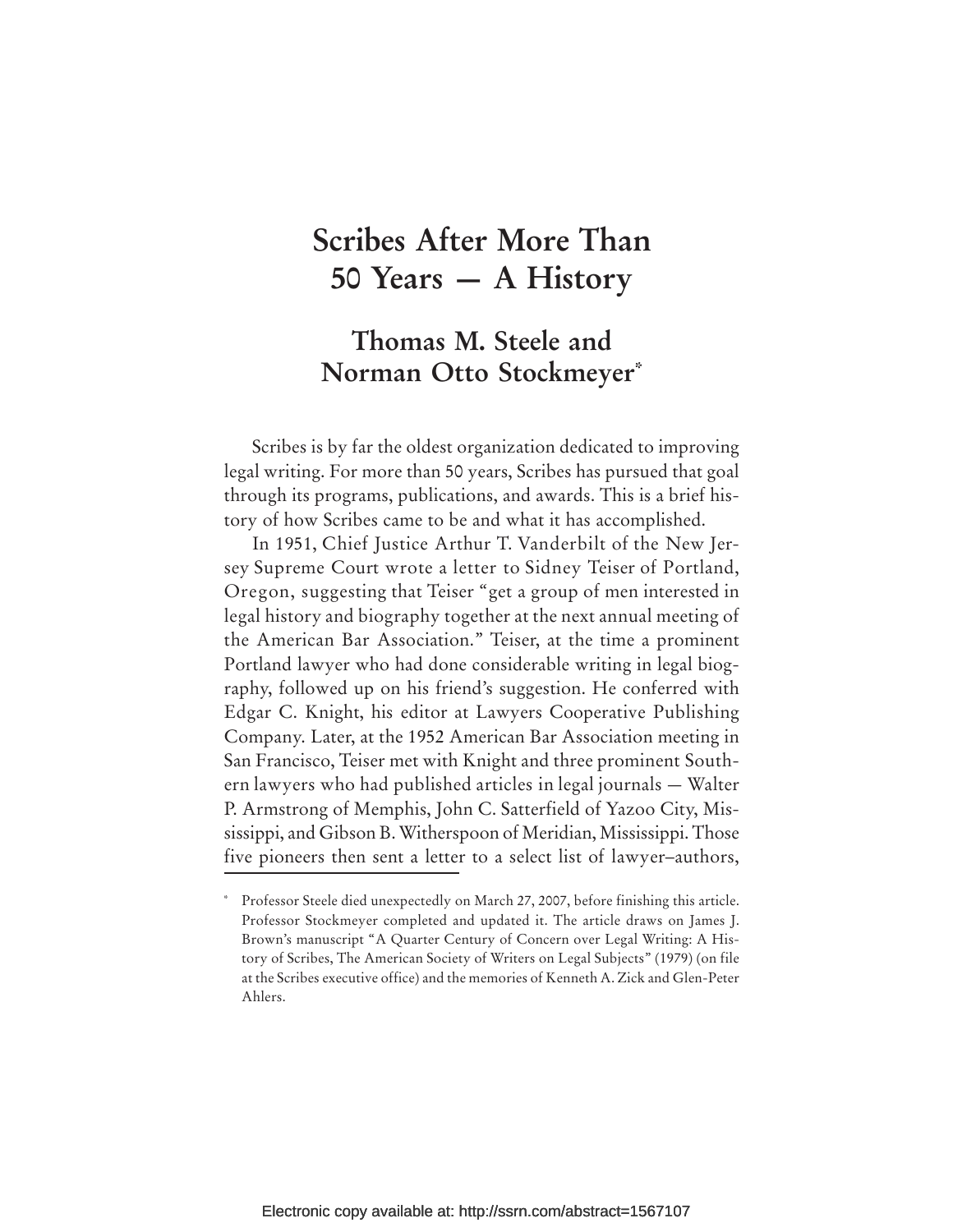inviting them to dinner at the Harvard Club in Boston during the ABA's 1953 annual meeting. The invitees also received Teiser's draft of a constitution. So from Vanderbilt's proposed "informal, friendly group" dedicated to legal history and biography sprang an organization with an unusual name: Scribes — The American Society of Writers on Legal Subjects.

Although the first founders were all men, they represented a diverse perspective on legal writing in the United States. Scribes is not the offspring of any particular group; instead, it has brought together lawyers, judges, legal educators, publishers, and editors, all with their own perspectives and areas of expertise, and all drawn together with the simple but daunting goal of improving a critical skill — effective written communication. The means to that goal are set out in Article 1 of the Scribes constitution. Scribes seeks:

- 1. to foster a feeling of fraternity among those who write about the law — and especially among its members;
- 2. to create an interest in writing about the history, philosophy, and language of the law and about those who make, interpret, and enforce it;
- 3. to help and encourage people who write about the law; and
- 4. above all, to promote a clear, succinct, and forceful style in legal writing.

If Scribes were merely an honor society, it could have easily accomplished the first three purposes by meeting annually for a festive meal followed by a celebratory program devoted to recognizing its officers and members. But from the start, those who founded and led Scribes chose a different path. The path was filled with a mixture of successes, missteps, and even failures. Often, though, even the missteps and failures led to changes that advanced Scribes' main goal.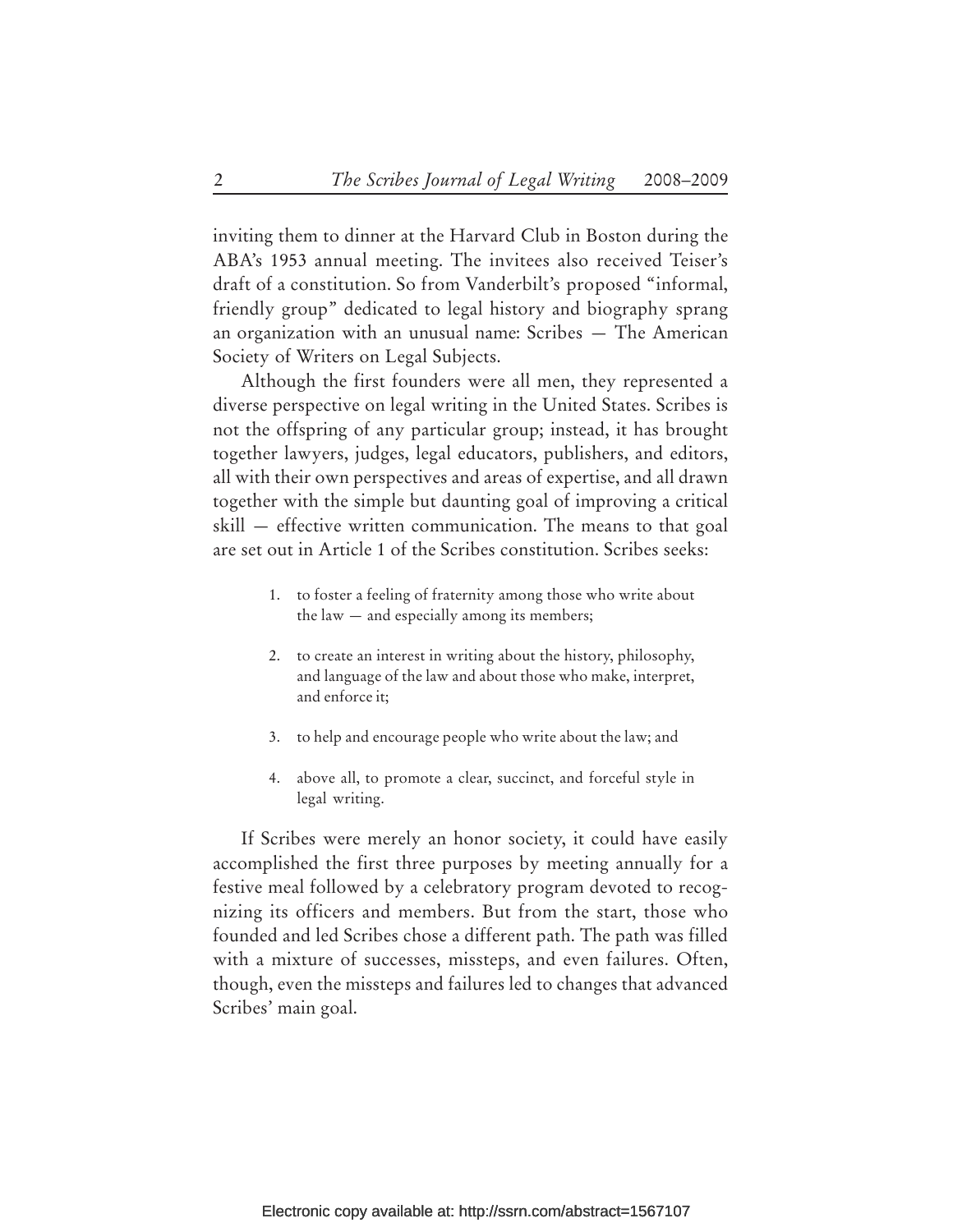Taking seriously the charge to improve legal writing, Scribes has developed publications such as *The Scrivener*, begun in 1974, and *The Scribes Journal of Legal Writing*, begun in 1990, the first scholarly journal devoted exclusively to that subject. In addition, Scribes recently awarded its 47th annual Book Award, its 23rd annual Law-Review Award, and its 15th annual Brief-Writing Award. And even those accomplishments do not adequately convey the effort put into developing, staffing, and carrying out this work year after year.

In his 1979 history of Scribes, James J. Brown, a former president who is now at Stetson University College of Law, stated that "Scribes has exhibited amazing vitality and potential. The organization has grown in its functional activities and visibility during turbulent periods that tested our profession's credibility and capacity for effective communication. The principles and goals of its founding have been proven and found to be fundamental and timeless." Professor Brown put it more succinctly in his 1974–1975 annual report to the board of directors: "Scribes is what it does!"

This history will focus on two major aspects of the Scribes story: (1) its organization, management, leadership, and membership; and (2) its awards, programs, speakers, and publications — and their effect on the never-ending problem of poor legal writing.

## **The Organization**

During its first 20 years, Scribes was an unincorporated organization with no permanent home. As with a circuit-riding judge, Scribes' home was wherever the president resided. Its staff was whatever staff the president could afford to devote to the organization. Although Scribes had a constitution, a formal structure of officers, and a relatively extensive committee system, it had no repository for documents, no permanent management, and no staff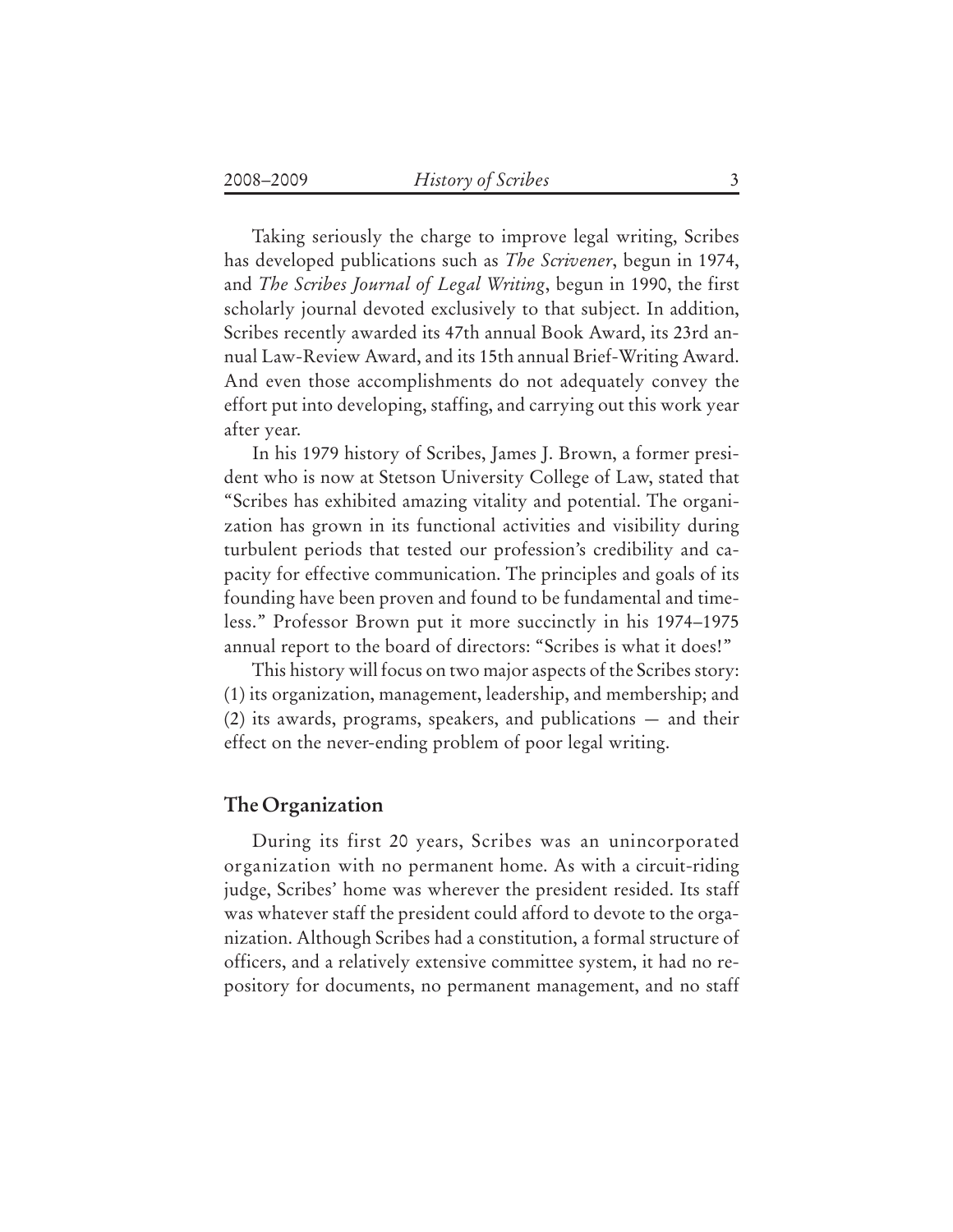dedicated to its interests. Records were shipped across the country, and people had to be constantly reminded where to send communications, dues, and membership applications.

Finally, in the early 1970s, a small group of members and officers set out to cure these problems and establish Scribes on a firmer footing. In 1973, the organization established a headquarters at the Wake Forest University School of Law and updated its original constitution. On March 19, 1973, Scribes was incorporated in North Carolina. In 1976, it received  $501(c)(3)$  status from the Internal Revenue Service as a nonprofit corporation. That effort was led by President Howard Oleck, another Scribes stalwart for many years, who had recently moved to Wake Forest from Cleveland State University College of Law and who was a nationally recognized expert on nonprofit organizations.

#### **Management**

The organizational changes supported a new sense of permanence and consistent management. In 1975, the board approved hiring an assistant secretary to be responsible for membership solicitations and dues, mailings, graphic design and printing, promotional activity and advertising, membership files, and general recordkeeping. Kenneth Zick, then a new librarian at Wake Forest, accepted the position, which was later retitled executive secretary and finally executive director. Two administrators, Zick and Thomas Steele (also at Wake Forest), performed managerial and clerical duties for the next 24 years. Records were stored in an organized fashion, and support services were provided within Wake Forest. This stability allowed Scribes to develop new programs and publications.

As a small organization that depended on member dues for more than 90% of its annual budget, Scribes was financially sound, even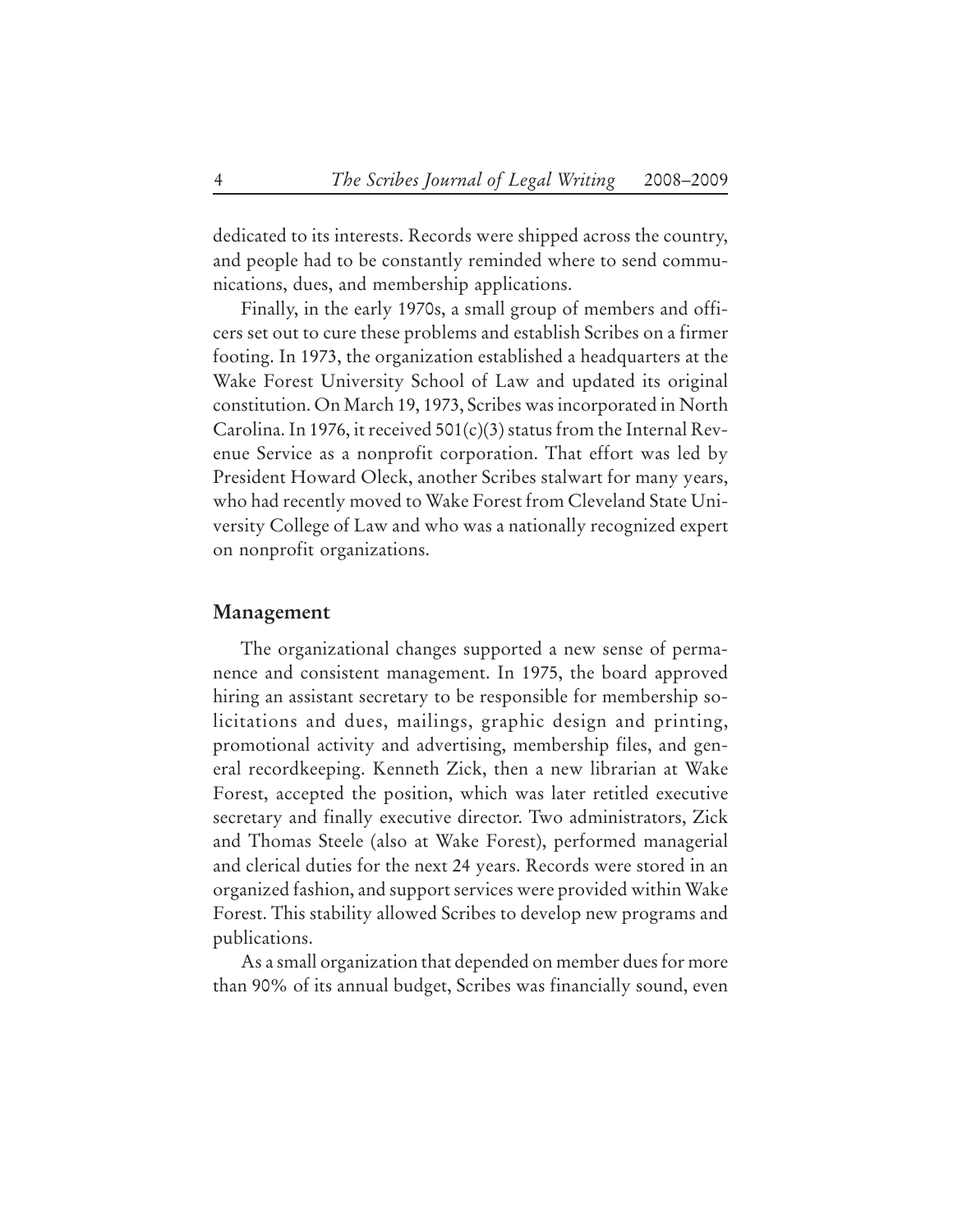though dues were quite modest: \$5 a year for many years, not rising above \$10 until the 1970s, and later increasing to \$25 a year in the 1980s. Annual budgets rarely exceeded \$2,000, and Scribes spent very little on operations. For clerical and bookkeeping support, sums of \$50 to \$150 were appropriated as honorariums. Twenty-four years later, at the end of the Wake Forest era, budgets still never exceeded \$25,000. Given the dramatic inflation during a good deal of this period, it's remarkable that Scribes was able not only to survive on rather small budgets but also to make dramatic improvements in its programs.

Under Roy Mersky's leadership in the early 1990s, Scribes began to seek and receive donations from publishers, who underwrote everything from the *Scribes Journal* to annual awards programs like the Law-Review Award (but not the Book Award).

In 1997, Thomas Steele resigned as executive director and Glen-Peter Ahlers of the University of Arkansas, Fayetteville, took over. The headquarters were moved to Fayetteville. They were moved again in 2002 to Barry University School of Law in Orlando, Florida, when Professor Ahlers was appointed an associate dean there.

Besides moving the headquarters to Florida, the board approved hiring a certified public accountant to deal with audits and to help Scribes comply with tax requirements. Annual dues were increased from \$50 to \$65 for individual members and from \$500 to \$650 for institutional members.

In 2005, Joseph Kimble of Thomas Cooley Law School succeeded Glen-Peter Ahlers as executive director. Since that time, the executive office has been located at Thomas Cooley's Lansing, Michigan, campus. For almost four years, Professor Kimble served both as executive director and as editor in chief of the *Scribes Journal*. In 2009, another Cooley professor, Norman Plate, began serving as executive director.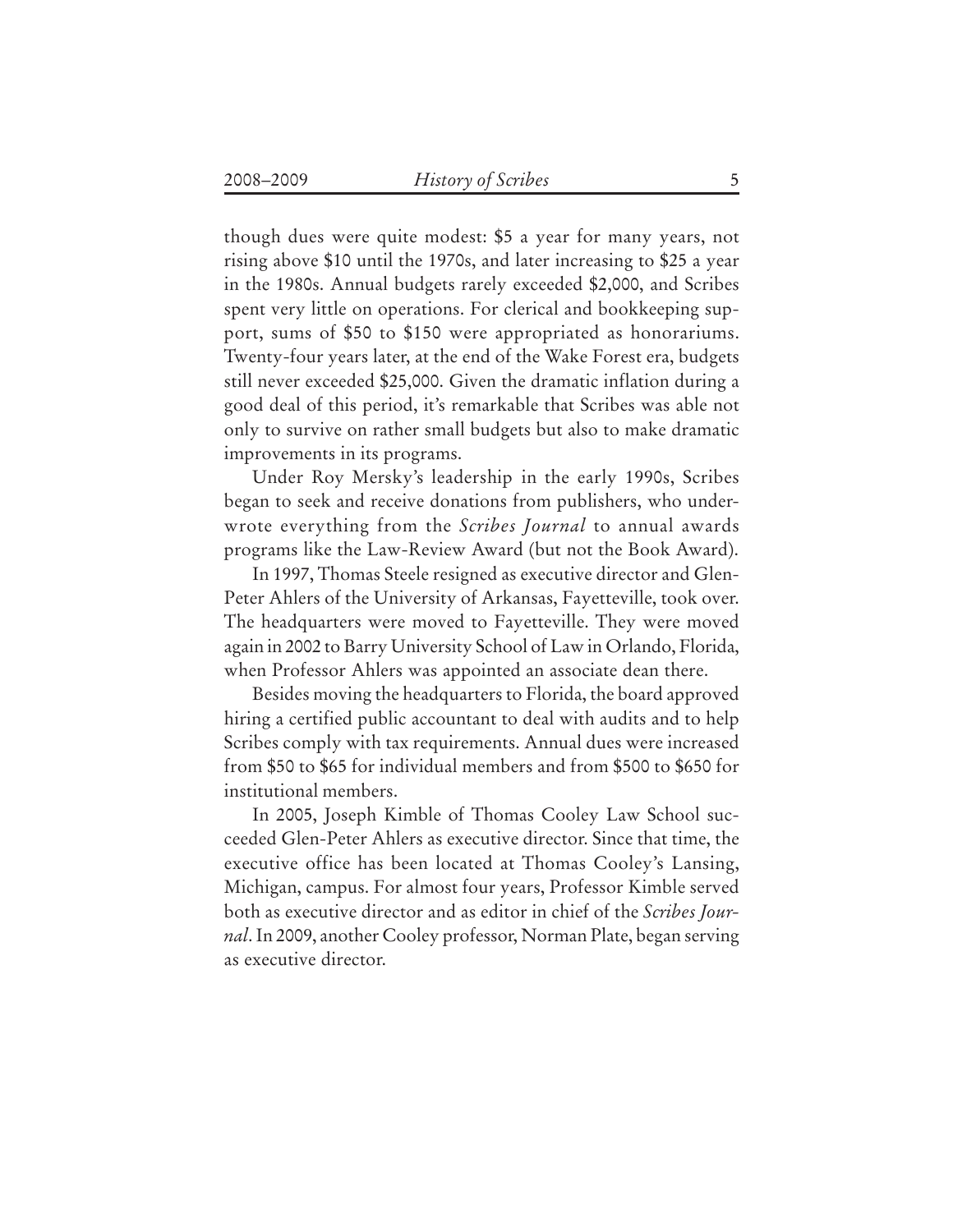A list of the five executive directors and their years of service appears in Appendix A.

Organizationally, then, the history of Scribes can be conveniently divided into three periods: the early years of wandering (1953–1972); the Wake Forest years (1973–1997); and New Places, New Faces, and New Horizons (1998–present). Continuity, rather than radical change, characterized each of the transition periods.

### **Leadership**

Scribes has been blessed with many dedicated leaders over its 50-plus years. A complete list of presidents appears in Appendix B.

 Sidney Teiser, Scribes' founder, served as president for the first four years. He was followed by a series of charter members. For 20 years, this same group more or less dominated the officer and board positions. Eugene Gerhart of Binghamton, New York, for example, succeeded President Teiser in 1957–1958 and served as president again in 1970–1972. Charter members Edgar Knight of Rochester, New York, and Milton Bachmann of Lansing, Michigan, served long terms — Knight as secretary for 10 years and Bachmann as treasurer for 11 years. Several members served even longer. Both Roy Mersky and Edward Re served not only as president but also on the board for more than 25 years each. Harry Gershenson of St. Louis, Missouri, served as president in 1959–1960 and as secretary or a board member for more than 30 years.

In the mid-1980s, during the tenure of President Rudolph Hasl, Dean of Saint Louis University School of Law, the board proposed that the presidential term of one year be doubled to allow presidents more time to develop their programs. The membership approved the change at the 1986 annual meeting. Beginning with Roger Billings's term in 1987, presidents have served for two years.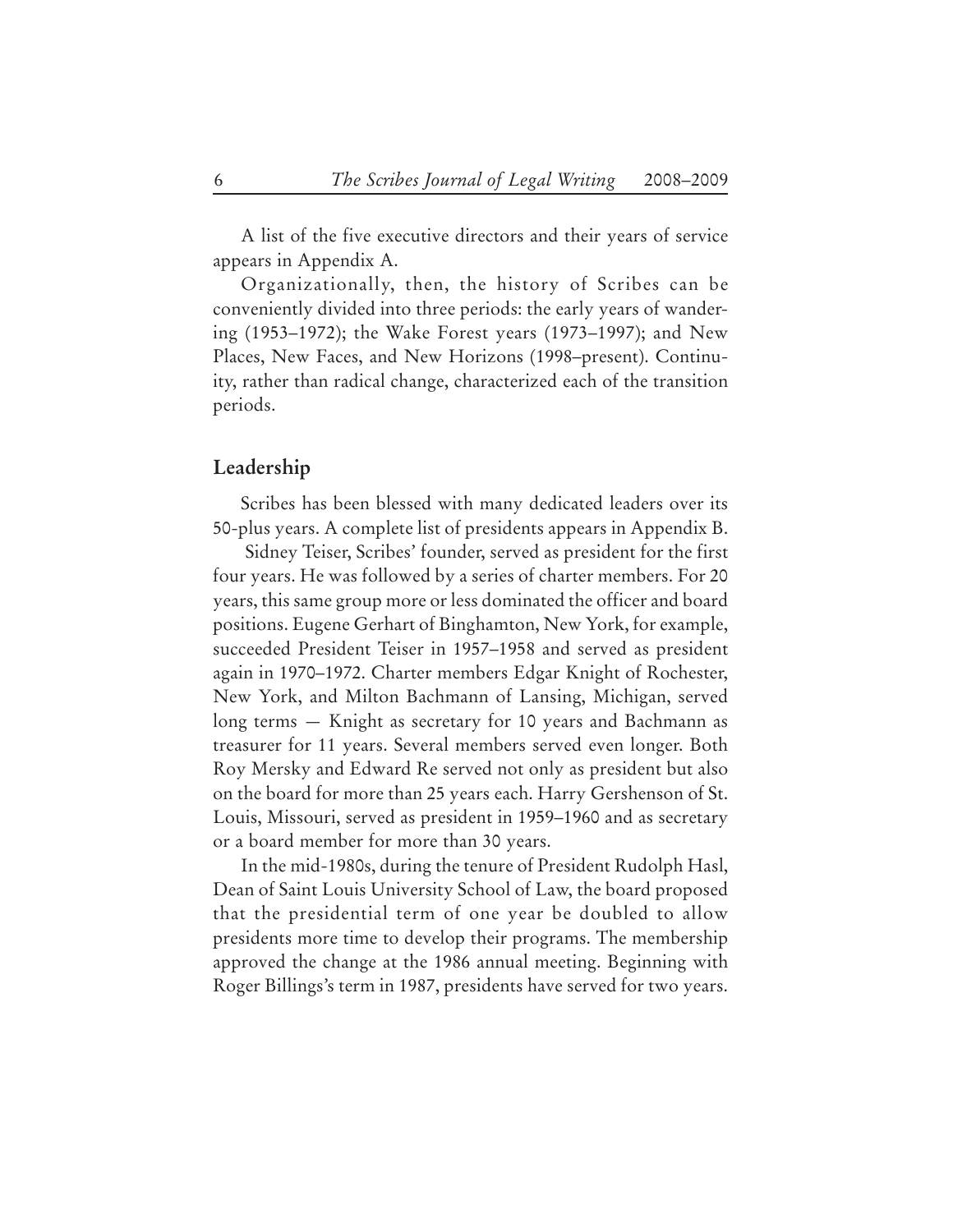President Billings was a faculty member at Northern Kentucky University College of Law.

 Margaret Bearn, Associate Dean of New York Law School, was the first woman president, in 1983–1984, followed in the mid-1990s by Lynne Iannelli, a Southampton, Pennsylvania, practitioner–author, and attorney Marianna Smith of Bethesda, Maryland.

Presidents who have completed two-year terms since the move from Wake Forest include Bryan Garner, 1997–1999 (while editor in chief of the *Scribes Journal*); Gary Spivey, 1999–2001, the New York State Reporter; Donald Dunn, 2001–2003, nationally recognized as a legal-research expert; Beverly Ray Burlingame, inaugurated as Scribes' 40th president in 2003; Norman Otto Stockmeyer, 2005–2007, an emeritus professor at Thomas Cooley Law School; and Stuart Shiffman, 2007–2009, a retired Illinois state judge. Each of these persons followed what has become a pattern for all recent Scribes presidents: effective work as a member and committee chair, followed by years of active service on the board before being elected president.

This pattern has been possible because Scribes has developed a strong core of accomplished committee members to carry out its programs. The work of many committees is time-consuming. The members of the award committees, in particular, commit themselves to hours of work reading a number of books, law-review notes and comments, or briefs under time constraints that even the busiest lawyer or law professor rarely sees.

## **Membership**

At the first meeting of Scribes in 1953, the membership consisted of 41 charter members, including Chief Justice Vanderbilt, who served as historian for the first four years. Member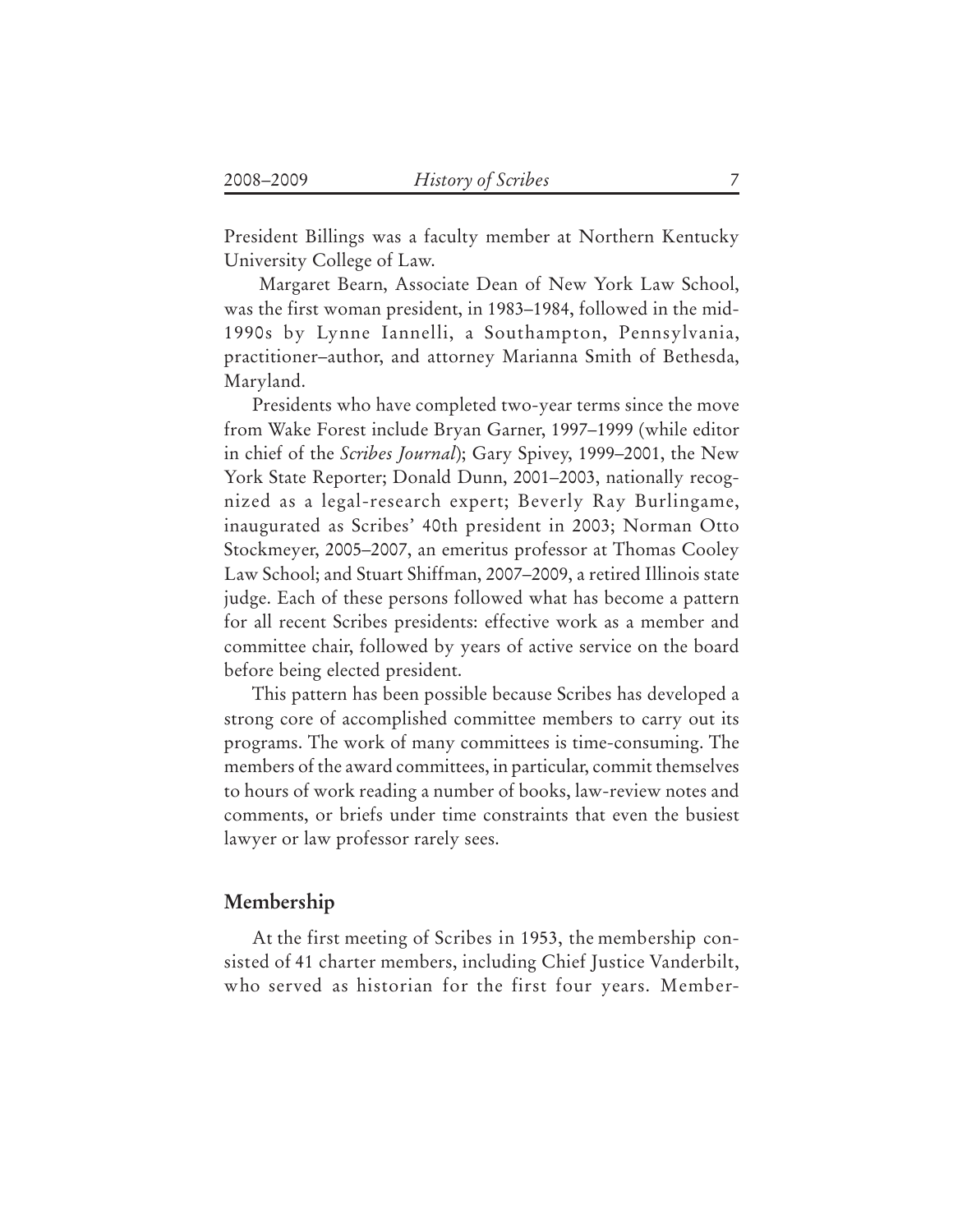ship grew steadily, although not dramatically: 92 in 1955, about 250 by 1961, more than 500 by 1969, and as many as 700 by 1971.

The membership settled at about 500 in the mid-1970s and stayed there into the late 1980s. In 1988, when Thomas Steele became executive director, Scribes still carried over 500 names on its membership rolls. But only 186 members had paid the \$25 annual dues during the previous 12 months, and well over 100 had not paid in more than five years.

So new members became a priority for the board. And during the last 20 years, through active recruitment and the addition of several new membership categories, membership has increased to almost 2,700. Once Scribes reached 1,000 members, half of whom were also ABA members, it qualified to become an ABA-affiliated organization — a longtime goal.

Initially, to be eligible for membership in Scribes, an applicant had to have published one book or three or more articles on legal subjects and be nominated by an existing member. Later, the requirement was reduced to a book or two articles. And during the term of Missouri Supreme Court Justice Charles Blackmar as president in 1986–1987, the board eliminated the nomination requirement.

In 1990, Roy Mersky, the Librarian and Director of Research at The University of Texas School of Law, championed institutional memberships for law schools. Through the tireless efforts of Scribes' officers Steven R. Smith, President and Dean at California Western School of Law, and Darby Dickerson, University Vice President and Dean at Stetson University College of Law, 37 law schools have since become institutional members. Professors at those schools are automatically members of Scribes if they meet the eligibility requirements. More recently, the institutional-membership category has been expanded to include appellate courts, whose judges again become members automatically once a court joins.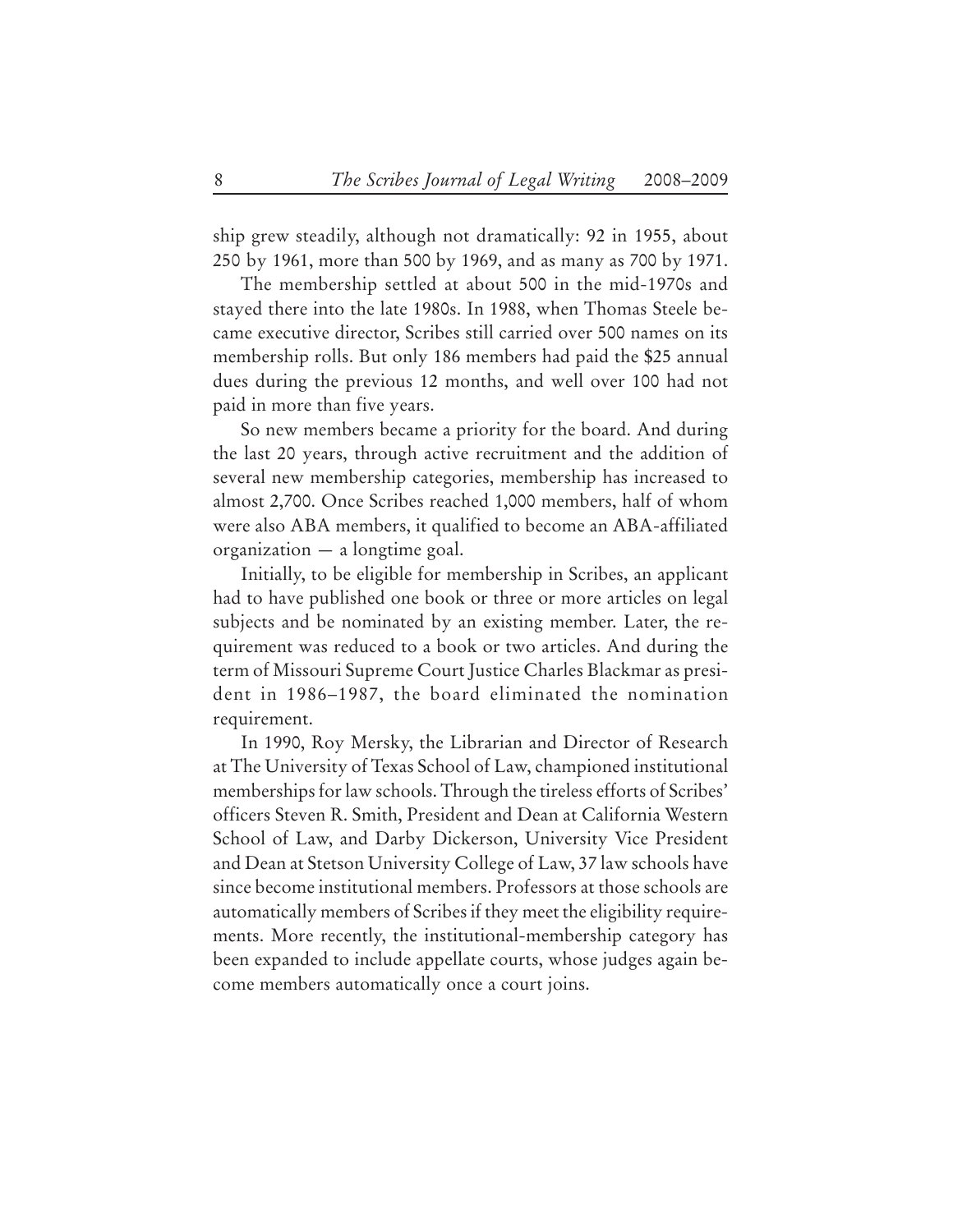In addition, under the leadership of Marianna Smith, the board approved a life-member category. Bryan Garner became the first life member in 1999. Since then, 34 people have paid the \$1,000 lifetime dues and become life members.

### **Awards**

One of Scribes' first activities was to present awards to those who wrote well. By 1957, Scribes was presenting an award for the best article to appear in the *ABA Journal*. This award disappeared in 1961 with the creation of the annual Book Award, which has been given every year since then except for 1966 and 1971. The Scribes Book Award is presented at the Scribes annual membership luncheon, held during the ABA annual meeting. The recipient is invited to offer some brief remarks and to autograph copies of the winning book, donated by the publisher. A complete list of winners appears in Appendix C. On the list, you will see some of the most highly regarded works of the last 50 years.

A note-and-comment award had been proposed several times over the years, and in 1987 Presidents Roger Billings and Kenneth Zick helped bring it to life. Each year, the editors of every law journal are asked for a copy of their best student-written note or comment. The entries are first reviewed by volunteer legal-writing professors at the executive office's school and are then submitted to the Scribes selection committee. This Law-Review Award has been given annually since 1987 and has attracted as many as 104 entries. The award is presented each spring, during the annual meeting of the National Conference of Law Reviews, at the "Scribes dinner" underwritten by Thomson West. The winners are listed in Appendix D.

In 1993, under Presidents Roy Mersky and Lynne Iannelli, the board created a Brief-Writing Award. At first, judges were asked to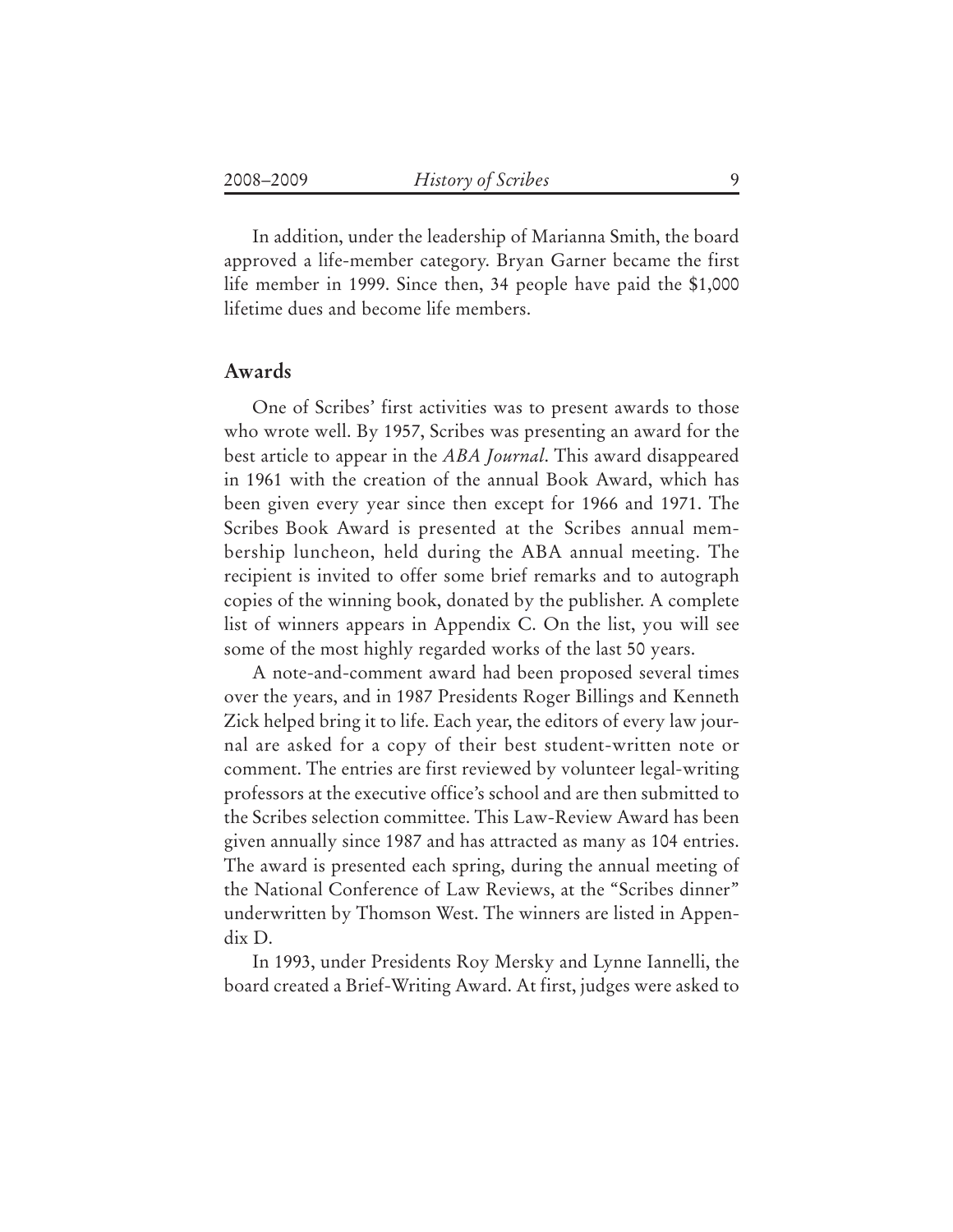submit the best brief from their previous term. Only six entries were submitted in 1993, so the selection committee recommended redirecting the program toward law students by inviting anyone who won best brief in a regional or national moot-court competition to submit the brief so that Scribes could honor the best of the best. Because almost every moot-court competition selects a best brief, Scribes has a ready-made source of potential entries, and the program has been a success every year since it was reconstituted in 1996. Another cadre of volunteer legal-writing professors reviews the entries and again submits the finalists to the Scribes selection committee. As with the Book Award, the Brief-Writing Award is presented at the Scribes annual membership luncheon during the ABA annual meeting. The winners are listed in Appendix E.

Each of the Scribes competitions is different in its target, its rules, and its management, but all have been successful long enough that the awards have become highly prized.

Periodically, Scribes has given other awards. In 1990, Albert P. Blaustein was presented with the Scribes Distinguished Service Award for his work as a constitutional draftsman and his authorship of 20 books and hundreds of articles on the law. Scribes Lifetime-Achievement Awards have been given to Judge Guido Calabresi of the U.S. Court of Appeals for the Second Circuit (2002), Judge Richard Sheppard Arnold of the U.S. Court of Appeals for the Eighth Circuit (2004), and U.S. Supreme Court Justices Antonin Scalia (2008) and Ruth Bader Ginsburg (2009).

#### **Programs**

At one time in the 1960s and early 1970s, Scribes provided a pool of speakers to give talks to law students about legal writing. From 1972 to 1976, those speakers gave presentations at the Spring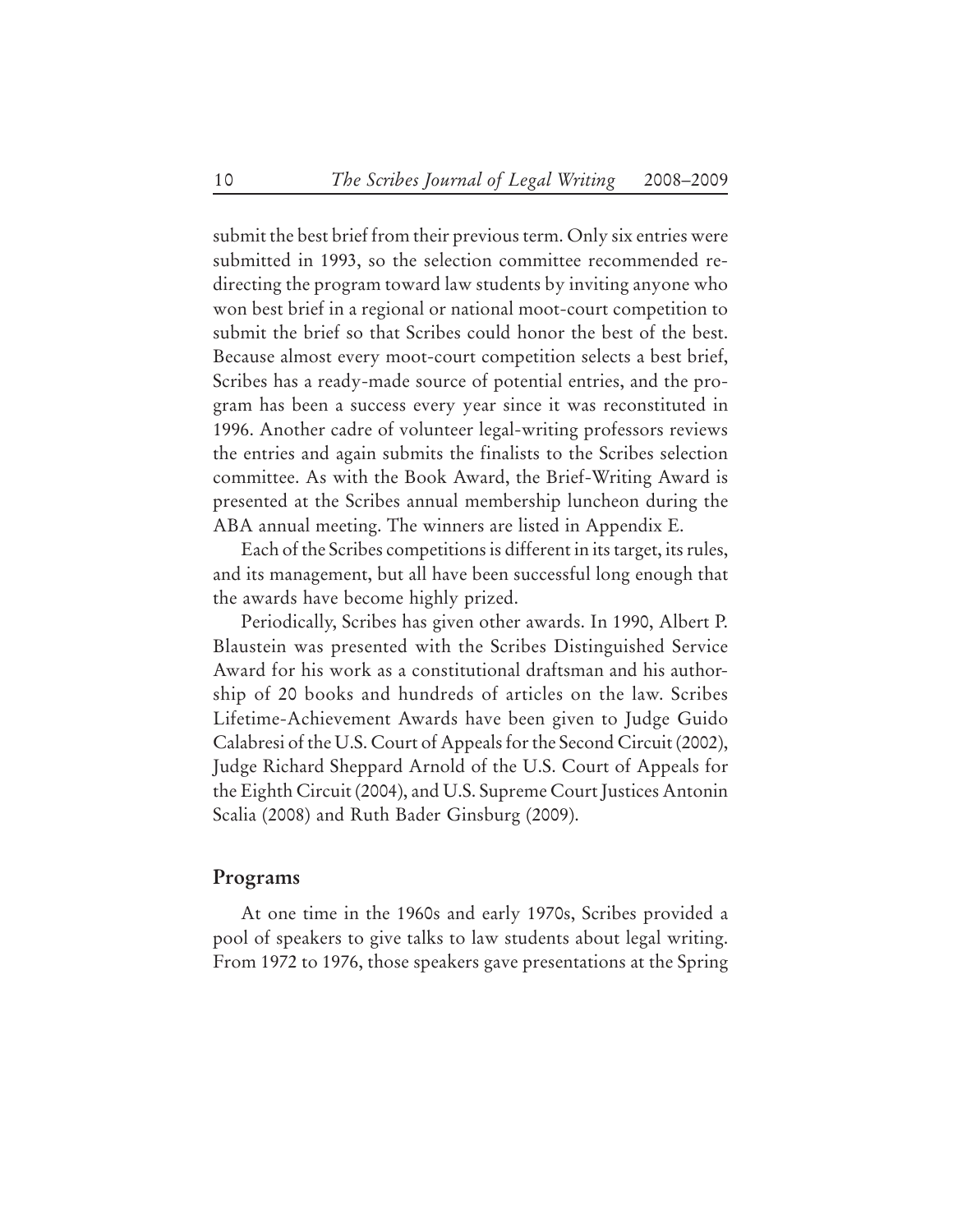Circuit Conference of the Law Student Division of the ABA, as well as at workshops in seven different cities.

In 1975, under the leadership of future President Edward Re, Scribes developed its speakers' programs into a series of legalwriting institutes. At the time, Judge Re was a judge of the United States Customs Court and author of *Brief Writing and Oral Argument*. The first institute was held at St. John's University School of Law and attracted a top-flight group of speakers and over 200 participants. From 1975 through 1996, Scribes held eight institutes, many of which were directed at new lawyers and law students and most of which were held in New York. Margaret Bearn at New York Law School was another driving force behind the institutes.

In more recent years, through the efforts of Judge Michael Hyman of Chicago, a board member, Scribes has cosponsored legal-writing programs at ABA annual meetings. In 2003, Scribes cosponsored with the ABA Litigation Section a program called "Motion Potion: How to Write Better Pleadings"; Judge Hyman was the planner and moderator. He also planned and moderated "How Business Lawyers SHOULD Write," cosponsored with the ABA Business Law Section in 2004, and "How to Write Like Hemingway, Esquire: Legal Writing for Litigators Made Easy," again with the Business Law Section in 2005.

In 2007, Scribes presented a panel discussion on "Jury Instructions in Plain English" at the annual meeting of the Association of American Law Schools in Washington, D.C. Speakers included legal-writing experts Peter Tiersma, Wayne Schiess, and Joseph Kimble. And in 2008, Scribes and the New York City Bar Association's Legal History Committee cosponsored a symposium on Abraham Lincoln's legal writing. Past president Roger Billings put together the symposium and was a speaker.

Recently, Scribes has returned to the goal of speaking directly to law students about legal writing. Under a practice initiated in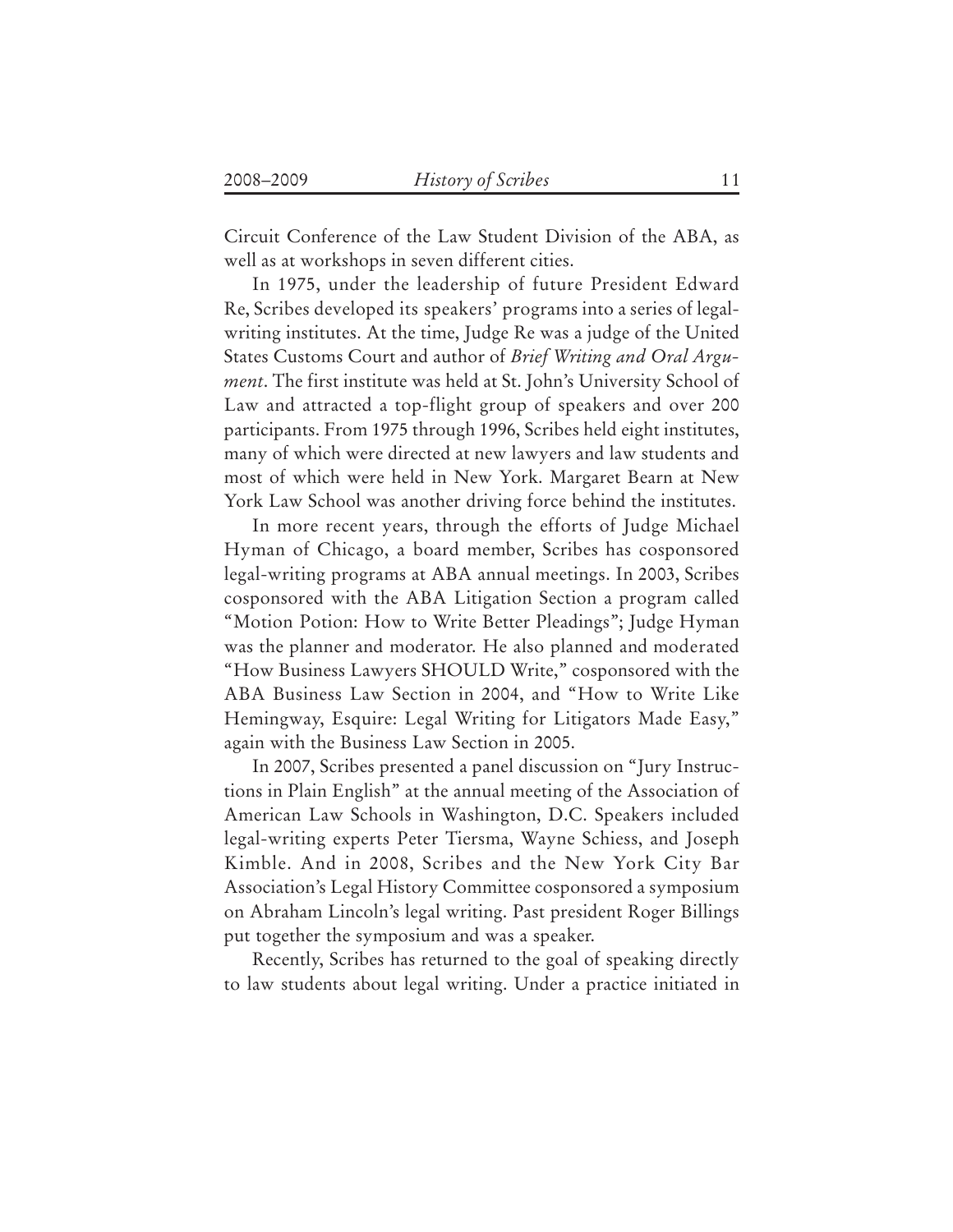2006 by board member Darby Dickerson, law-school institutional members have hosted the annual Scribes board meetings. In exchange, Scribes has conducted legal-writing programs for the schools' students. These programs have now been successfully presented at Stetson University College of Law in St. Petersburg, Florida (2006); in Houston, Texas, for students at South Texas College of Law and the University of Houston Law Center (2007); at the University of Nevada, Las Vegas, William S. Boyd School of Law (2008); and at Saint Louis University School of Law (2009).

#### **Annual-Meeting Speakers**

From its inception, Scribes has hosted prominent speakers at its annual membership meetings, held in conjunction with ABA annual meetings. In the early years, the meetings took the form of a Sunday-morning breakfast, followed by a business meeting and speaker. Beginning in 1988, they have been luncheon meetings, usually held on a Saturday.

During the first decade, speakers included Arthur L. Goodhart (editor of *Law Quarterly Review*, a leader in the English bar, and Oxford professor); David Mellinkoff (a Book Award recipient for *The Language of the Law*); Robert A. Leflar (former dean of the University of Arkansas School of Law, Justice of the Arkansas Supreme Court, and a Book Award recipient for *Appellate Judicial Opinions*); Robert S. Pasley (Columbia law professor and chair of the AALS Committee on Legal Education); Oregon Supreme Court Justice George Rossman; famed New York City lawyer James T. Donovan (a Book Award recipient for *Strangers on a Bridge: The Case of Colonel Abel*); and author Martin Mayer (a Book Award recipient for *The Lawyers*).

In the last decade, most luncheon speakers have come from the federal judiciary. They have included U.S. Supreme Court Justice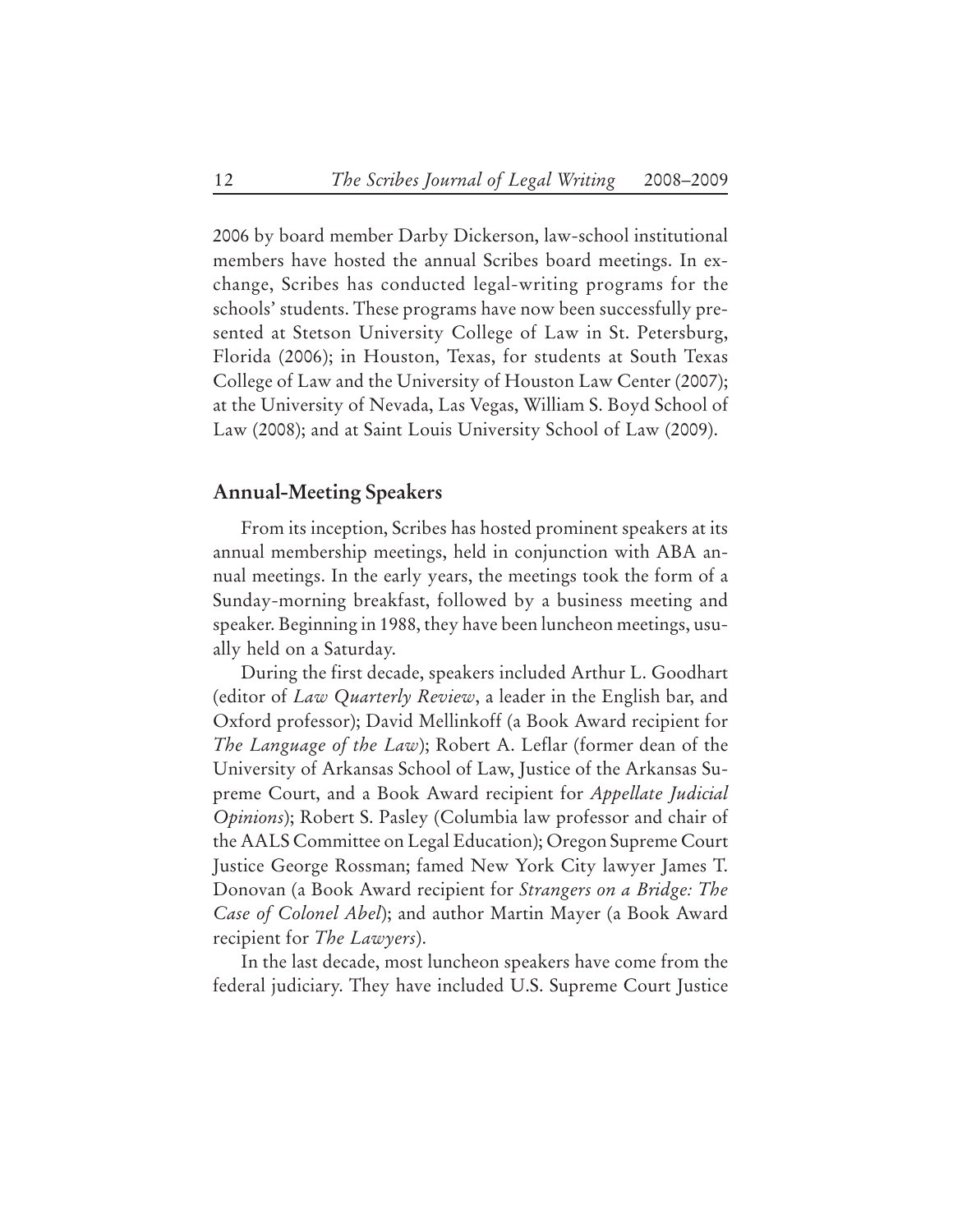Antonin Scalia and Circuit Court of Appeals Judges Guido Calabresi, John C. Godbold, John T. Noonan, Richard A. Posner (a Book Award recipient for *The Federal Courts: Crisis and Reform*), and Diane P. Wood. Others speakers were New York Court of Appeals Judge Joseph W. Bellacosa, author N.E.H. Hull (a twotime Book Award recipient), and Scribes luminaries and past presidents Roy Mersky and Bryan Garner (a Book Award recipient for *Black's Law Dictionary*, 7th ed.).

Many of the speakers' remarks are later printed in *The Scrivener*. Judge Wood's talk, "Original Intent versus Evolution: The Legal-Writing Edition," published in the Summer 2005 issue, was honored by being selected for inclusion in the 2006 *Green Bag Almanac and Reader of Exemplary Legal Writing.*

## **Early Publications (and Publicity)**

For an organization of writers, Scribes' early history was remarkable for its dearth of published materials. Publications were often discussed, but few were actually undertaken. One success was *Advocacy and the King's English*, edited by Justice George Rossman of the Oregon Supreme Court and published by Bobbs-Merrill in 1960. *Advocacy and the King's English* was an anthology of essays on advocacy gleaned from the *ABA Journal*. It sold well and provided Scribes with a modest royalty income. A charter member of Scribes, Justice Rossman served on the board from 1956 to 1959 and was the annual-meeting speaker in 1962.

Scribes also published a "Style Manual" developed by its first secretary, Edgar Knight, in 1957 and a "Primer on Legal Writing" by Howard Oleck in 1974. Professor Oleck, a prolific author, was president in 1972–1973. His primer, which was distributed at Scribes programs, contained detailed instructions on researching and writing law-review articles and law-office memorandums.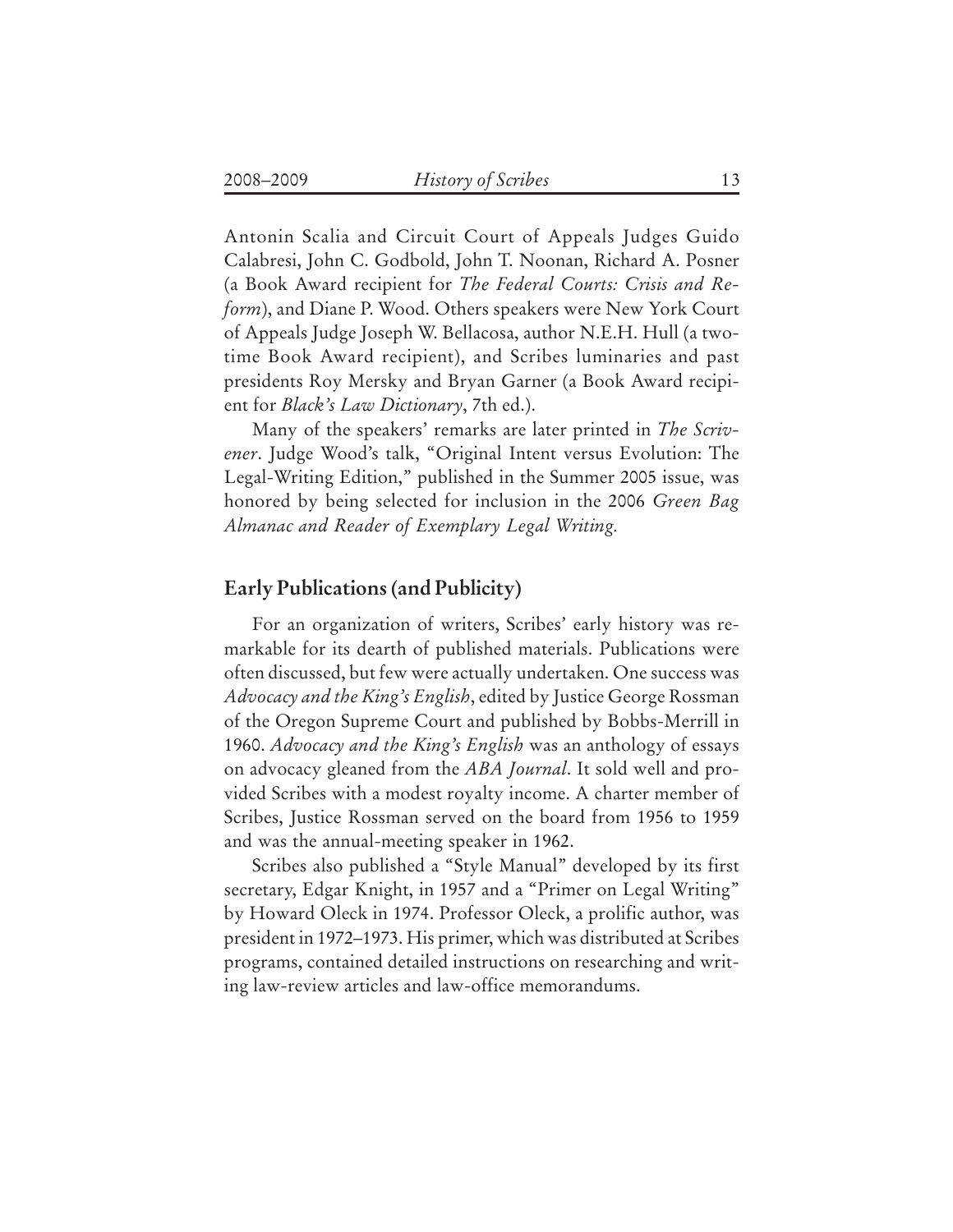In the early years, as Scribes was growing, the officers and board members were effective at promoting the organization in other publications. Articles about Scribes appeared in *Case and Comment*, the *Student Lawyer*, the *ABA Journal*, the *Cleveland State Law Review*, the *Wake Forest Law Review*, and the *New York State Bar Journal*. Some examples: Edgar G. Knight, *Introducing Scribes . . . An Organization of Writers on Legal Subjects*, Student Lawyer, June 1963; Eugene C. Gerhart, *The History of Scribes*, Case and Comment, July–August 1970; and H. Sol Clark, *The History of Scribes*, New York State Bar Journal, June 1980. Both Gerhart, editor in chief of the *New York State Bar Journal*, and Clark, a distinguished Savannah, Georgia, attorney and former judge of the Georgia Court of Appeals, were past presidents.

#### **The Scrivener**

Regular publications devoted to the activities of Scribes and its members were rarely published. One early attempt at a newsletter, called *The News*, was published irregularly by Ralph Churchill of Dallas, Texas, beginning in 1968. In the early 1970s, it was prepared in Cambridge, Massachusetts, by Richard Jacobsen, an editor for the Association of Trial Lawyers of America. The publication was redesigned and expanded during the presidential term of James J. Brown, 1974–1975, and was renamed *The Scrivener*.

The Wake Forest executive office produced *The Scrivener* from 1975 to 1993, generally four times a year. It was put together by Executive Director Kenneth Zick and Joseph Marticelli of Rochester, New York, its editor, who also served as president in 1982–1983. At times, the publication was only 4 pages long but sometimes ran to 16 pages. Glen-Peter Ahlers became the editor in 1988 and was succeeded in 2004 by Jane Siegel at Thomas Cooley Law School. Under their editorships, *The Scrivener* has evolved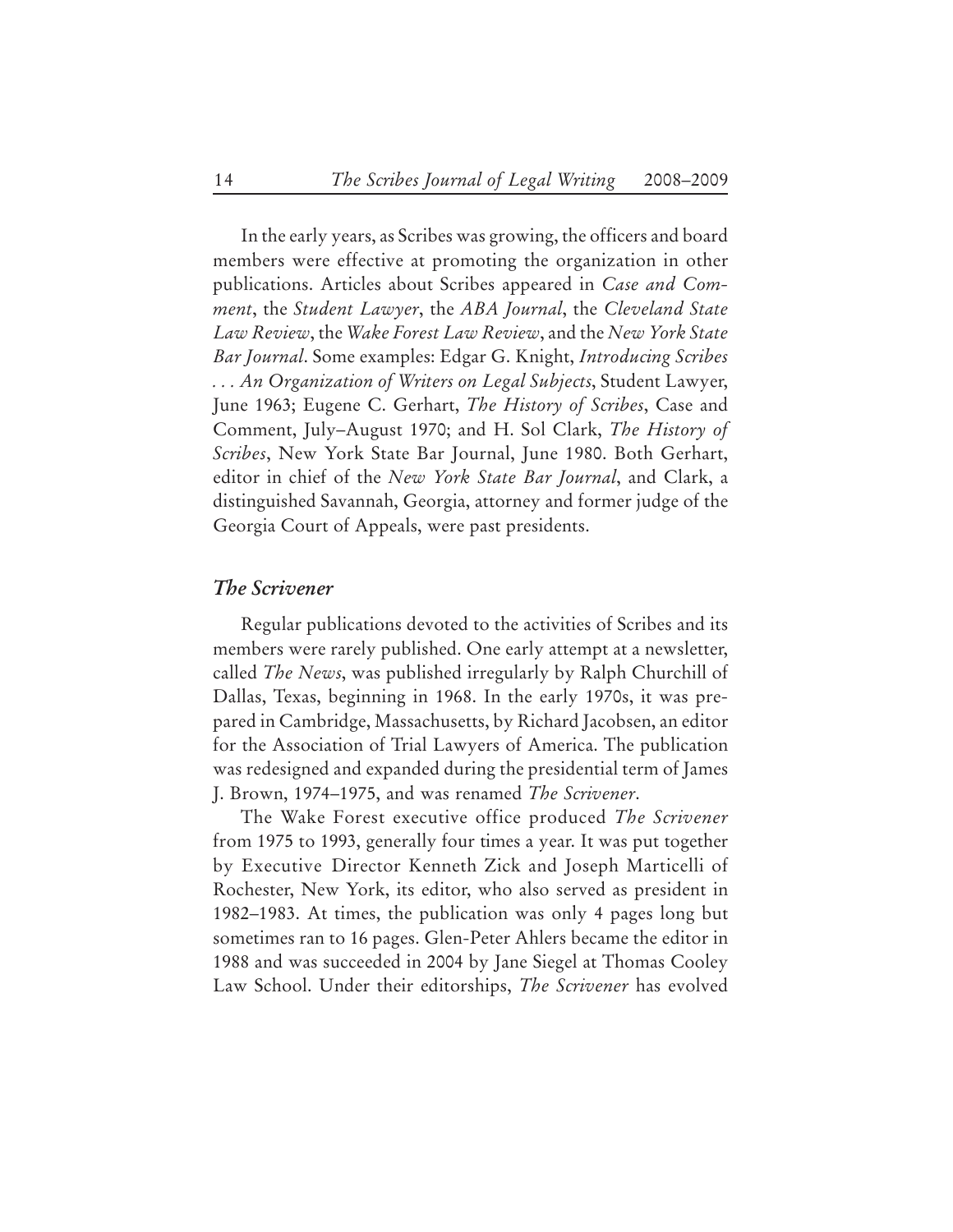from being largely a vehicle for membership and organizational news to including short, useful pieces on legal writing. Publishers such as LexisNexis and Carolina Academic Press have helped underwrite the cost. And California Western School of Law and Stetson University College of Law generously supported its publication in 2008–2009.

## **The Scribes Journal of Legal Writing**

President Sidney Bernstein, managing editor at Matthew Bender Co., proposed a "Scribes Review" at the 1972 annual meeting. Fifteen years later, in 1987, the board began to seriously discuss plans for establishing a scholarly journal. Board members obtained a commitment from West Publishing Company to donate printing and distribution costs. This contribution was critical because Scribes had total annual revenues of less than \$10,000. For editor in chief, the board selected Bryan Garner, then a young University of Texas law-school instructor who had just published a new dictionary of legal usage; today he is recognized as the preeminent authority on legal writing and language. The first issue of *The Scribes Journal of Legal Writing* was published in 1990 with an initial circulation of 3,000 copies. In 2001, Joseph Kimble of Thomas Cooley Law School became its editor in chief.

The *Scribes Journal* has been a singular success. There is no journal like it in the world. It has published articles by many of the best-known figures in legal writing — Garner himself, Charles Alan Wright, Richard Posner, Lawrence Friedman, Richard Wydick, Reed Dickerson, Irving Younger, Steven Stark, Darby Dickerson, and Wayne Schiess. It is carefully edited and formatted by a team of experienced editors. Each issue includes reviews or notices of the recent books on legal writing. (The reviewer for volumes 2–10 was the executive editor, Beverly Ray Burlingame.) In volume 8,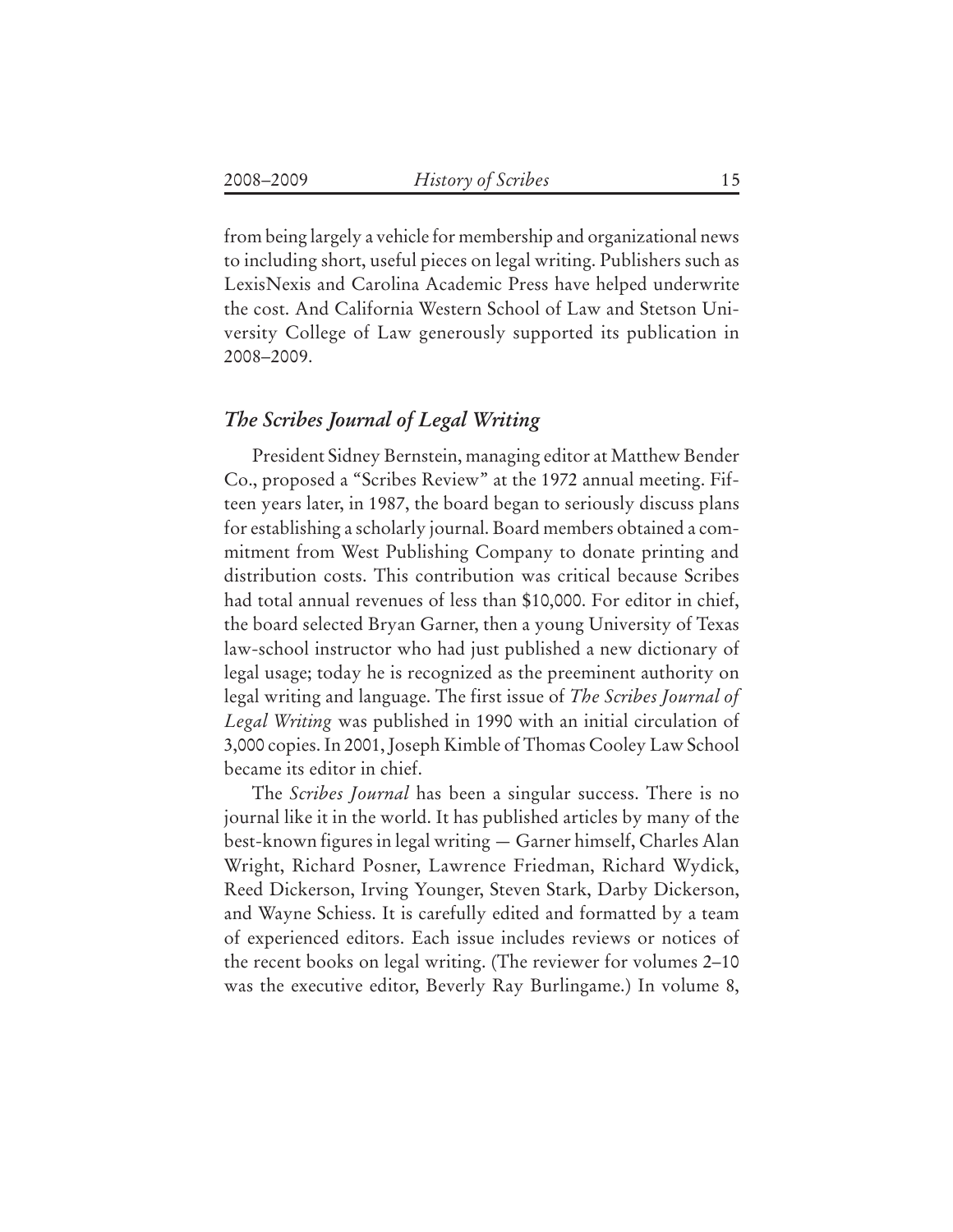we began a "Best of" series to collect some of the gems written by regular contributors, past and present, to various bar publications.

The *Journal* is widely distributed, read, and cited. Volume 11, for instance, was distributed to 10,000 judges, lawyers, and law professors. West Publishing Company underwrote volumes 1–5, and Matthew Bender underwrote volumes 6–8. Since volume 9, printing and distribution has been underwritten by Thomas Cooley Law School.

With the *Scribes Journal*, Scribes has taken the largest stride yet toward its central goal: "to foster a clear, succinct, and forceful style in legal writing."

#### **Stability and Change**

Although its goal remains unchanged after more than 50 years, Scribes has evolved with the times. For example, in 1960 the board voted to cap membership at 300 to maintain exclusivity; but in 2007, the category of associate member was created so that any member of the legal profession may join. We no longer conduct legal-writing institutes but have instead initiated a "webinar" through our website, www.scribes.org. In 2004, we approved a new constitution and bylaws, redrafted in a clearer modern style. In 2006, we shortened our name to The American Society of Legal Writers. And the Scribes traditional quill-pen logo is now superimposed on a computer keyboard.

The next 50 years will doubtless bring more changes — some substantial, some symbolic — as Scribes continues to explore ways to promote and pay tribute to excellence in legal writing.

At the 1962 annual meeting, President William Schnader reported that he had "received several complaints from Scribes [members] that the organization had no real objective." No one reading this history can hold that opinion today.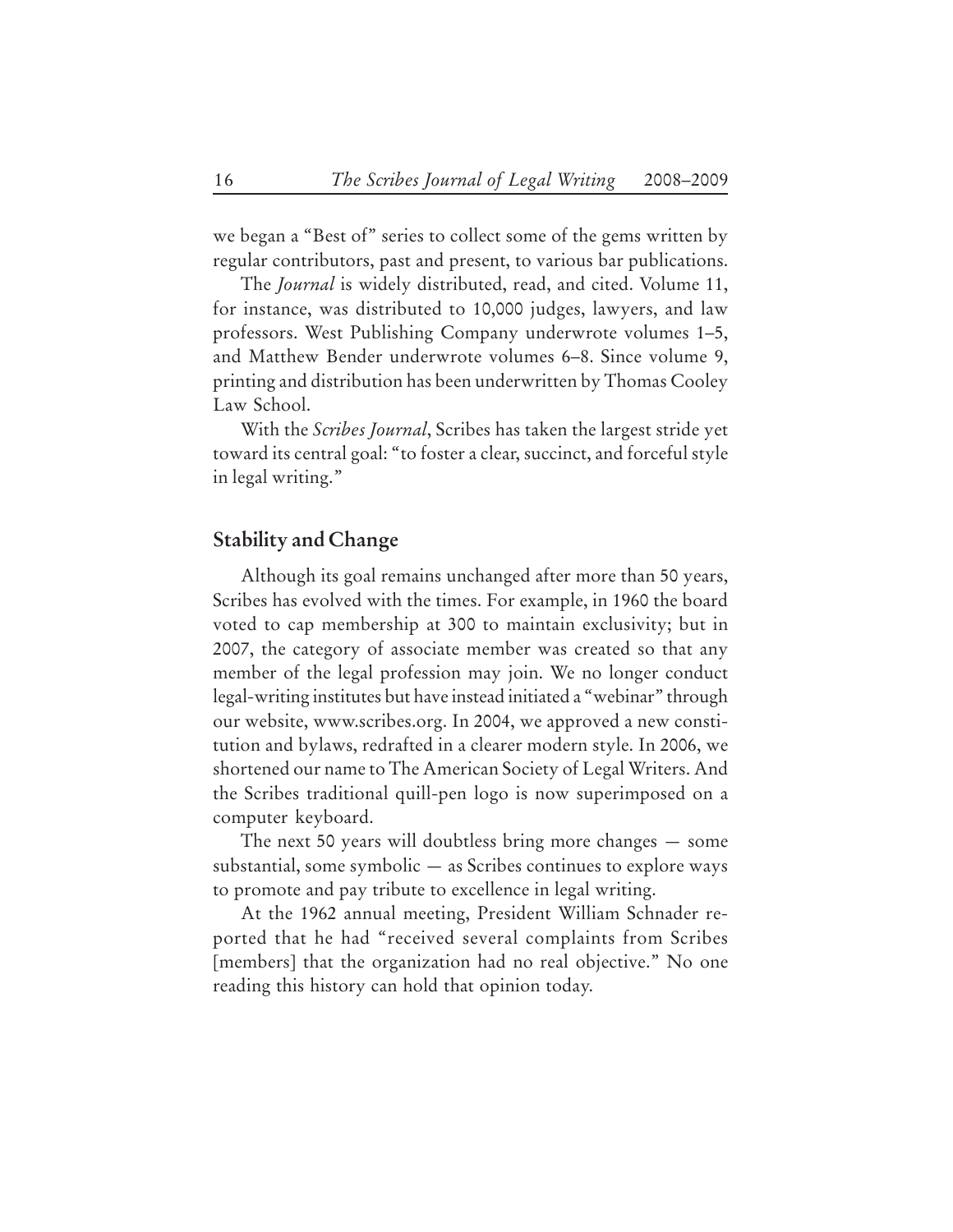# **Appendix A: Executive Directors**

| 1975-1987 | Kenneth A. Zick   |
|-----------|-------------------|
| 1988-1997 | Thomas M. Steele  |
| 1997-2005 | Glen-Peter Ahlers |
| 2005-2009 | Joseph Kimble     |
| $2009 -$  | Norman Plate      |

# **Appendix B: Presidents**

| 1953-1957 | Sidney Teiser*                               | Portland, Oregon           |
|-----------|----------------------------------------------|----------------------------|
| 1957-1958 | Eugene C. Gerhart**                          | Binghamton, New York       |
| 1958-1959 | Gibson Witherspoon*                          | Meridian, Mississippi      |
| 1959-1960 | Harry Gershenson                             | St. Louis, Missouri        |
| 1960-1961 | Walter P. Armstrong*                         | Memphis, Tennessee         |
| 1961-1962 | William A. Schnader**                        | Philadelphia, Pennsylvania |
| 1962-1963 | Justice E. J. Dimock                         | Cambridge, Massachusetts   |
| 1963-1964 | Judge Charles W. Joiner**                    | Detroit, Michigan          |
| 1964-1965 | Willoughby A. Colby                          | Concord, New Hampshire     |
| 1965-1966 | Herman Finkelstein                           | New York, New York         |
| 1966-1967 | Justice Laurence Hyde                        | Columbia, Missouri         |
| 1967-1968 | Warren V. Ludlam Jr.                         | Jackson, Mississippi       |
| 1968-1969 | Paul Wolkin                                  | Philadelphia, Pennsylvania |
| 1969-1970 | Rufus King                                   | Washington, D.C.           |
| 1970-1971 | Eugene C. Gerhart**                          | Binghamton, New York       |
| 1971-1972 | Sidney Bernstein                             | New York, New York         |
| 1972-1973 | Howard L. Oleck                              | Cleveland, Ohio            |
| 1973-1974 | Jack Kleiner                                 | Atlanta, Georgia           |
| 1974-1975 | James J. Brown                               | Kansas City, Missouri      |
| 1975-1976 | Bobby D. Dyess                               | Dallas, Texas              |
| 1976-1977 | Frederick D. Lewis                           | Miami, Florida             |
| 1977-1978 | Justice William H. Erickson Denver, Colorado |                            |
| 1978-1979 | Judge Edward Re                              | New York, New York         |
| 1979-1980 | H. Sol Clark                                 | Savannah, Georgia          |
| 1980-1981 | Francis L. Kenney Jr.                        | St. Louis, Missouri        |
| 1981-1982 | E. Donald Shapiro                            | New York, New York         |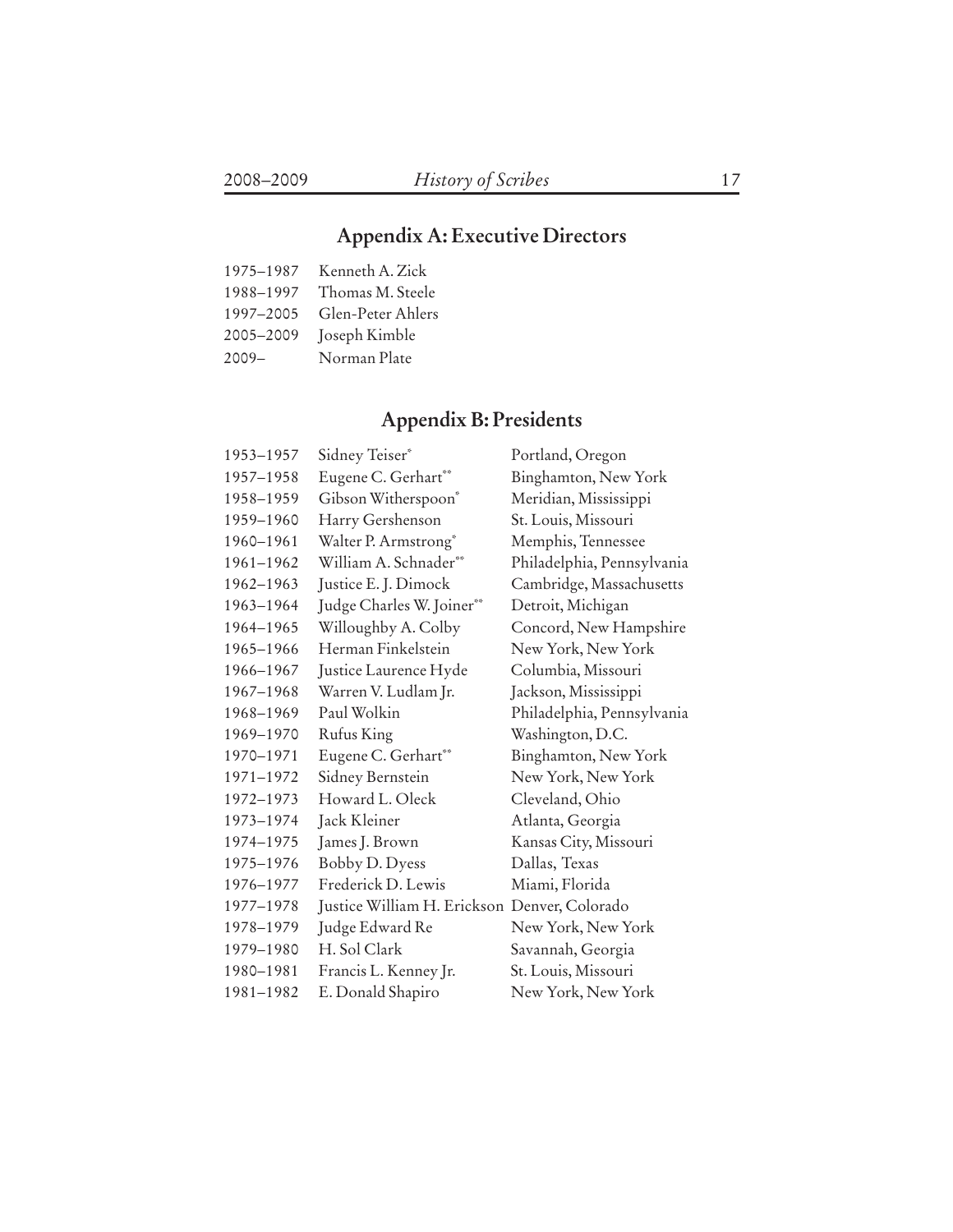| 1982-1983           | Joseph J. Marticelli     | Rochester, New York           |
|---------------------|--------------------------|-------------------------------|
| 1983-1984           | Margaret S. Bearn        | New York, New York            |
| 1984-1985           | Michael Cardozo          | Washington, D.C.              |
| 1985-1986           | Rudolph Hasl             | St. Louis, Missouri           |
| 1986-1987           | Justice Charles Blackmar | St. Louis, Missouri           |
| 1987-1989           | Roger Billings           | Highland Heights, Kentucky    |
| 1989-1991           | Kenneth A. Zick          | Winston-Salem, North Carolina |
| 1991-1993           | Roy M. Mersky            | Austin, Texas                 |
| 1993-1995           | Lynne P. Iannelli        | Southampton, Pennsylvania     |
| 1995-1997           | Marianna Smith           | Bethesda, Maryland            |
| 1997-1999           | Bryan A. Garner          | Dallas, Texas                 |
| 1999-2001           | Gary Spivey              | Albany, New York              |
| 2001-2003           | Donald J. Dunn           | Springfield, Massachusetts    |
| 2003-2005           | Beverly Ray Burlingame   | Dallas, Texas                 |
| 2005-2007           | Norman Otto Stockmeyer   | Lansing, Michigan             |
| 2007-2009           | Stuart Shiffman          | Springfield, Illinois         |
| $*$ . Expressed and |                          |                               |

**\*** Founder

**\*\*** Charter Member

## **Appendix C: Book-Award Winners**

| 1961 (Two awards given)<br>Helen Shirley Thomas<br>Charles L. Black Jr. | Felix Frankfurter: Scholar on the Bench<br>The People and the Court:<br>Judicial Review in a Democracy |
|-------------------------------------------------------------------------|--------------------------------------------------------------------------------------------------------|
| 1962 E. Barrett Prettyman Jr.                                           | Death and the Supreme Court                                                                            |
| 1963 Daniel M. Berman                                                   | A Bill Becomes a Law:<br>The Civil Rights Act of 1960                                                  |
| 1964 David Mellinkoff                                                   | The Language of the Law                                                                                |
| 1965 James T. Donovan                                                   | Strangers on a Bridge:<br>The Case of Colonel Abel                                                     |
| 1966 (No award given)                                                   |                                                                                                        |
| 1967 Louis Nizer                                                        | The Jury Returns                                                                                       |
| 1968 Martin Mayer                                                       | The Lawyers                                                                                            |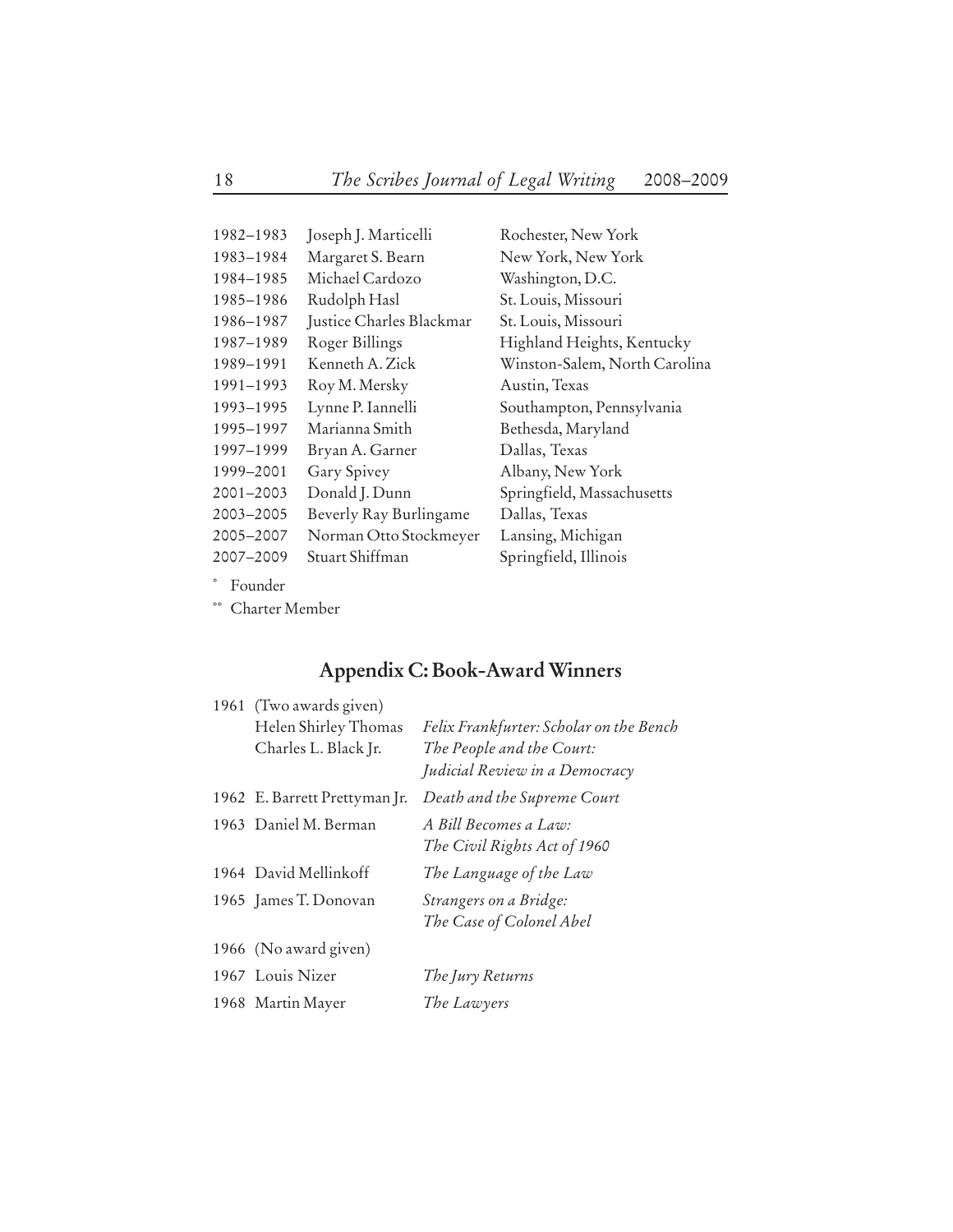| 1969 Paul Freund                                                 | On Law and Justice                                                                                           |
|------------------------------------------------------------------|--------------------------------------------------------------------------------------------------------------|
| 1970 Leon Friedman &<br>Fred L. Israel                           | The Justices of the United States<br>Supreme Court, 1789-1969                                                |
| 1971 (No award given)                                            |                                                                                                              |
| 1972 F. Lee Bailey                                               | The Defense Never Rests                                                                                      |
| 1973 Robert Shogan                                               | A Question of Judgment: The Fortas Case and<br>the Struggle for the Supreme Court                            |
| 1974 Laurence M. Friedman                                        | A History of American Law                                                                                    |
| 1975 Robert A. Leflar                                            | <b>Appellate Judicial Opinions</b>                                                                           |
| 1976 Richard Kluger                                              | Simple Justice                                                                                               |
| 1977 Arthur T. Vanderbilt II                                     | Changing Law: A Biography of<br>Arthur T. Vanderbilt                                                         |
| 1978 Laurence H. Tribe                                           | American Constitutional Law                                                                                  |
| 1979 Gerald T. Dunne                                             | Hugo Black and the Judicial Revolution                                                                       |
| 1980 Morton S. Freeman                                           | The Grammatical Lawyer                                                                                       |
| 1981 James F. Simon                                              | Independent Journey:<br>The Life of W.O. Douglas                                                             |
| 1982 Cynthia Fuchs Epstein                                       | Women in Law                                                                                                 |
| 1983 Mark C. Yudof                                               | When Government Speaks: Politics, Law,<br>and Government Expression in America                               |
| 1984 Harold J. Berman                                            | Law and Revolution: The Formation of<br>the Western Legal Tradition                                          |
| 1985 James Boyd White                                            | When Words Lose Their Meaning:<br>Constitutions and Reconstitutions of<br>Language, Character, and Community |
| 1986 Richard A. Posner                                           | The Federal Courts: Crisis and Reform                                                                        |
| 1987 Franklin Feldman,<br>Stephen Weil &<br>Susan Duke Biederman | Art Law: Rights and Liabilities<br>of Creators and Collectors                                                |
| 1988 Mary Ann Glendon                                            | Abortion and Divorce in Western Law                                                                          |
| 1989 Sanford Levinson                                            | Constitutional Faith                                                                                         |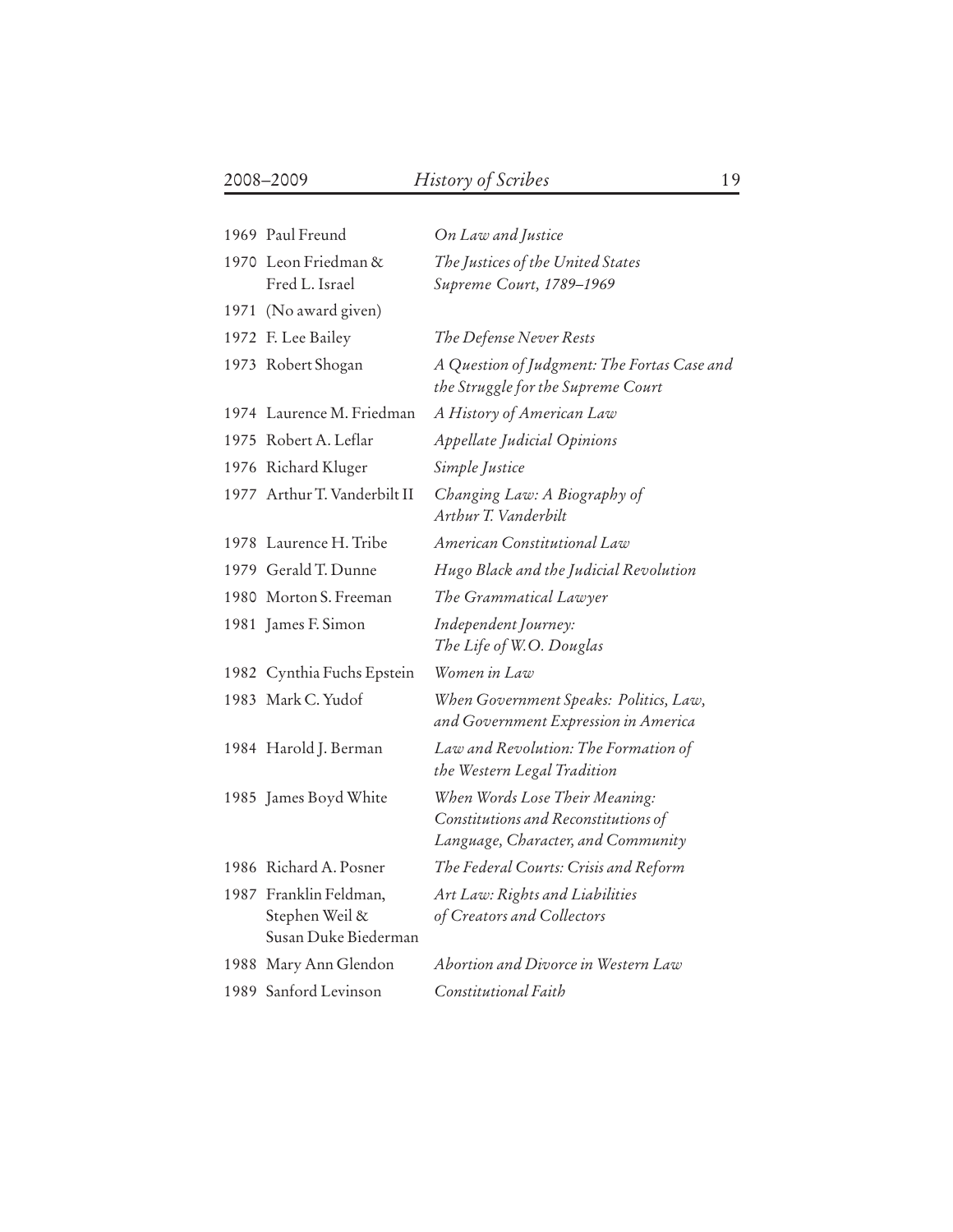|      | 1990 Sheldon M. Novick                               | Honorable Justice: The Life of<br>Oliver Wendell Holmes                                        |
|------|------------------------------------------------------|------------------------------------------------------------------------------------------------|
|      | 1991 Douglas Laycock                                 | The Death of the Irreparable Injury Rule                                                       |
|      | 1992 Lucas A. Scot Powe Jr.                          | The Fourth Estate and the Constitution                                                         |
|      | 1993 Carl T. Rowan                                   | Dream Makers, Dream Breakers:<br>The World of Justice Thurgood Marshall                        |
|      | 1994 G. Edward White                                 | Justice Oliver Wendell Holmes:<br>Law and the Inner Self                                       |
|      | 1995 Roger Newman                                    | Hugo Black: A Biography                                                                        |
|      | 1996 Jonathan Harr                                   | A Civil Action                                                                                 |
|      | 1997 David M. Oshinsky                               | Worse Than Slavery: Parchman Farm<br>and the Ordeal of Jim Crow Justice                        |
|      | 1998 N.E.H. Hull                                     | Roscoe Pound and Karl Llewellyn:<br>Searching for an American Jurisprudence                    |
| 1999 | Andrew L. Kaufman                                    | Cardozo                                                                                        |
| 2000 | (Two awards given)<br>Bryan A. Garner<br>Norma Basch | Black's Law Dictionary, 7th ed.<br>Framing American Divorce                                    |
|      | 2001 Shawn Francis Peters                            | Judging Jehovah's Witnesses: Religious<br>Persecution and the Dawn of the Rights<br>Revolution |
|      | 2002 Paul D. Nelson                                  | Frederick L. McGhee:<br>A Life on the Color Line, 1861-1912                                    |
|      | 2003 Lawrence M. Friedman                            | American Law in the 20th Century                                                               |
|      | 2004 Ronald M. Labbe &<br>Jonathan Lurie             | The Slaughterhouse Cases: Regulation,<br>Reconstruction, and the Fourteenth<br>Amendment       |
|      | 2005 Geoffrey R. Stone                               | Perilous Times: Free Speech in Wartime                                                         |
|      | 2006 Ian Ayres &<br>Gregory Klass                    | <i>Insincere Promises:</i><br>The Law of Misrepresented Intent                                 |
|      | 2007 Joseph Margulies                                | Guantánamo and the Abuse of<br>Presidential Power                                              |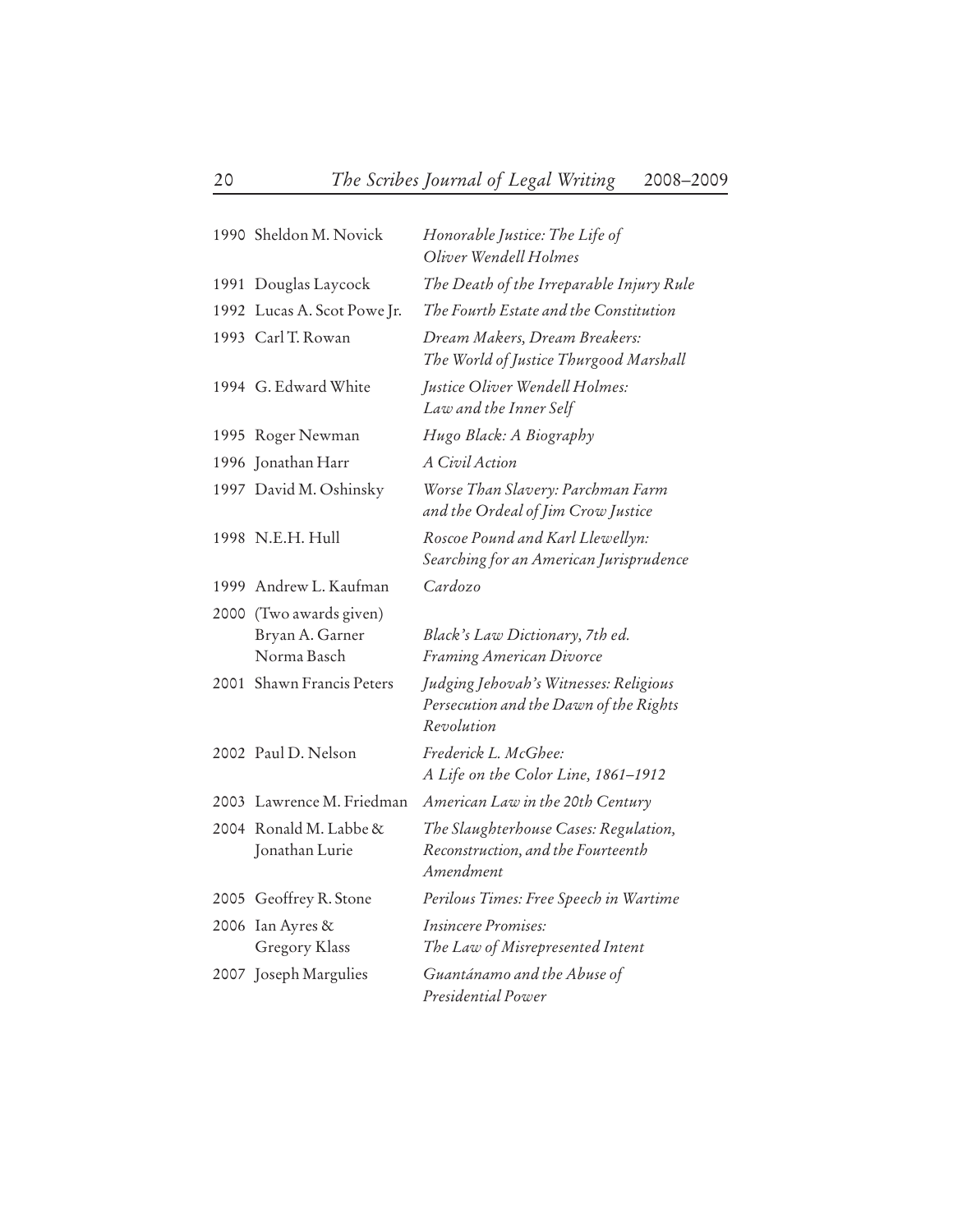| 2008 Peter Charles Hoffer | Landmark Law Cases and                    |
|---------------------------|-------------------------------------------|
| & N.E.H. Hull,            | American Society series                   |
| editors                   |                                           |
| 2009 Jonathan Mahler      | The Challenge: Hamdan v. Rumsfeld and the |
|                           | Fight over Presidential Power             |

# **Appendix D: Law-Review-Award Winners**

| 1987 Paul R.Q. Wolfson                         | Is a Presidential Item Veto Constitutional?<br>96 Yale L.J. 838 (1987)                                                                                                         |
|------------------------------------------------|--------------------------------------------------------------------------------------------------------------------------------------------------------------------------------|
| 1988 Donald M. Levy Jr. &<br>Debra Jean Duncan | Judicial Review of Administrative<br>Rulemaking and Enforcement Discretion:<br>The Effect of a Presumption of<br>Unreviewability, 55 Geo. Wash. L. Rev.<br>596 (1987)          |
| 1989 David J. Gerber                           | Rethinking the Monopolist's Duty to Deal:<br>A Legal and Economic Critique of the<br>Doctrine of "Essential Facilities,"<br>74 Va. L. Rev. 1069 (1988)                         |
|                                                | 1990 Beverly Ray Burlingame Commercialization in Fetal-Tissue<br>Transplantation: Steering Medical Progress to<br>Ethical Cures, 68 Tex. L. Rev. 213 (1989)                    |
| 1991 Allison Hartwell Eid                      | Private Party Immunities to Section<br>1983 Suits, 57 U. Chi. L. Rev. 1323 (1990)                                                                                              |
| 1992 Brendan Linehan<br>Shannon                | The Federal Magistrates Act: A New Article<br><b>III Analysis for a New Breed of Judicial</b><br>Officer, 33 Wm. & Mary L. Rev. 253 (1991)                                     |
| 1993 Matt Pawa                                 | When the Supreme Court Restricts<br>Constitutional Rights, Can Congress Save Us?<br>An Examination of Section 5 of the Fourteenth<br>Amendment, 141 U. Pa. L. Rev. 1029 (1993) |
| 1994 Deirdre M. Smith                          | Confronting Silence: The Constitution, Deaf<br>Criminal Defendants, and the Right to<br>Interpretation During Trial, 46 Me. L.<br>Rev. 87 (1994)                               |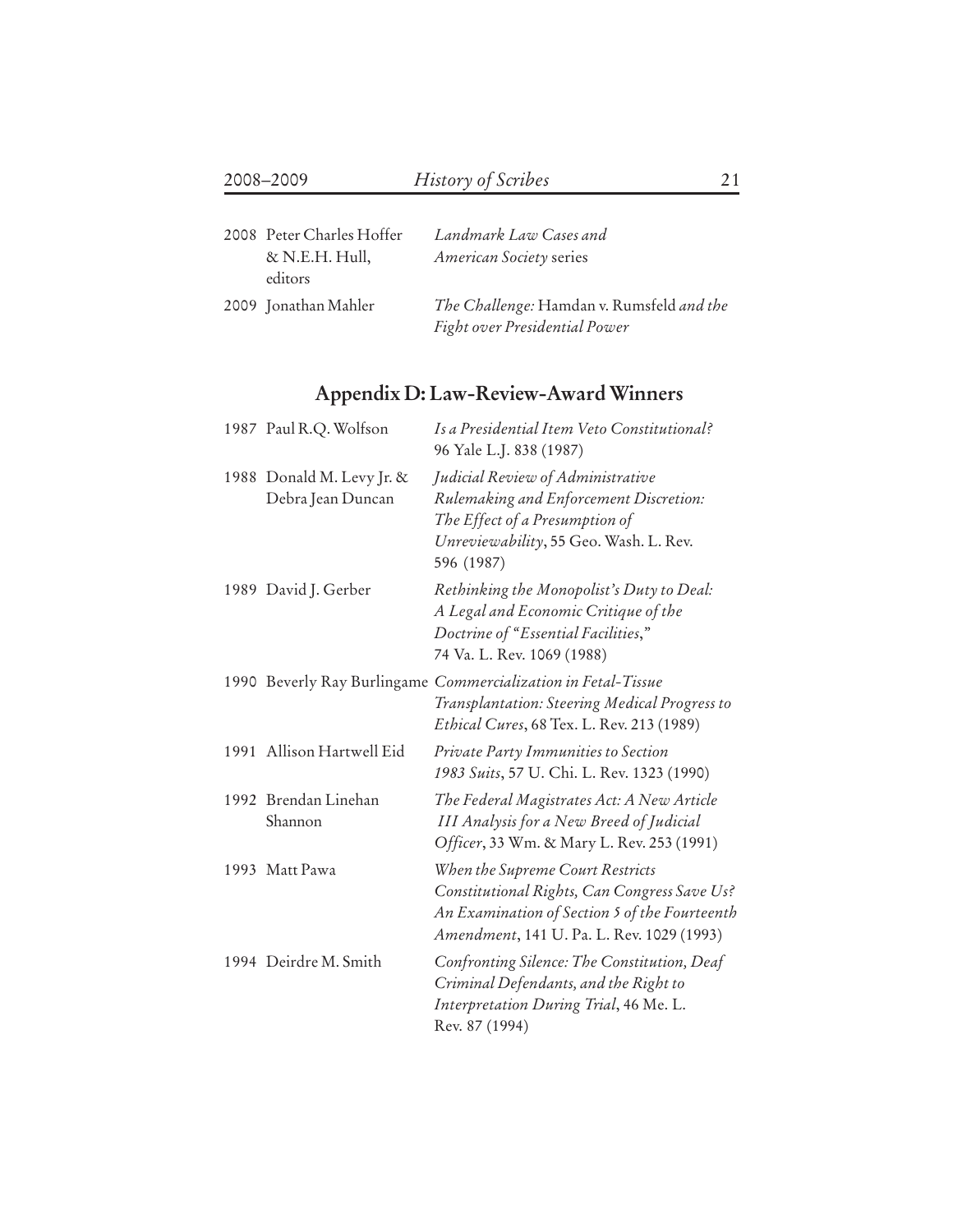| 1995 Edith L. Pacillo  | Getting a Feminist Foot in the Courtroom<br>Door: Media Liability for Personal Injury<br>Caused by Pornography, 28 Suffolk U.L.<br>Rev. 123 (1994)                                         |
|------------------------|--------------------------------------------------------------------------------------------------------------------------------------------------------------------------------------------|
| 1996 Igor Kirman       | Standing Apart to Be a Part: The Precedential<br>Value of Supreme Court Concurring<br>Opinions, 95 Colum. L. Rev. 2083 (1995)                                                              |
| 1997 Peter D. Blumberg | From "Publish or Perish" to "Profit or Perish":<br>Revenues from University Technology<br>Transfer and the $\int$ 501(c)(3) Tax Exemption,<br>145 U. Pa. L. Rev. 89 (1996)                 |
| 1998 Mary M. Sheridan  | In re Fauziya Kasinga: The United States Has<br>Opened Its Doors to Victims of Female<br>Genital Mutilation, 71 St. John's L. Rev. 433<br>(1997)                                           |
| 1999 Michael J. Mazza  | Should Clergy Hold the Priest-Penitent<br>Privilege? 82 Marq. L. Rev. 171 (1998)                                                                                                           |
|                        | 2000 Stephan J. Schlegelmilch Ghosts of the Holocaust: Holocaust Victim<br>Fine Arts Litigation and a Statutory<br>Application of the Discovery Rule, 50 Case<br>W. Res. L. Rev. 87 (1999) |
| 2001 John Cocchi Day   | Retelling the Story of Affirmative Action:<br>Reflections on a Decade of Federal<br>Jurisprudence in the Public Workplace,<br>89 Cal. L. Rev. 59 (2001)                                    |
| 2002 Michael E. Horwin | "War on Cancer": Why Does the FDA Deny<br>Access to Alternative Cancer Treatments?<br>38 Cal. W. L. Rev. 189 (2001)                                                                        |
| 2003 Janet Dean Gertz  | The Purloined Personality: Consumer<br>Profiling in Financial Services,<br>39 San Diego L. Rev. 943 (2002)                                                                                 |
| 2004 Catherine Carroll | Section Five Overbreadth: The Facial<br>Approach to Adjudicating Challenges Under<br>Section Five of the Fourteenth Amendment,<br>101 Mich. L. Rev. 1026 (2003)                            |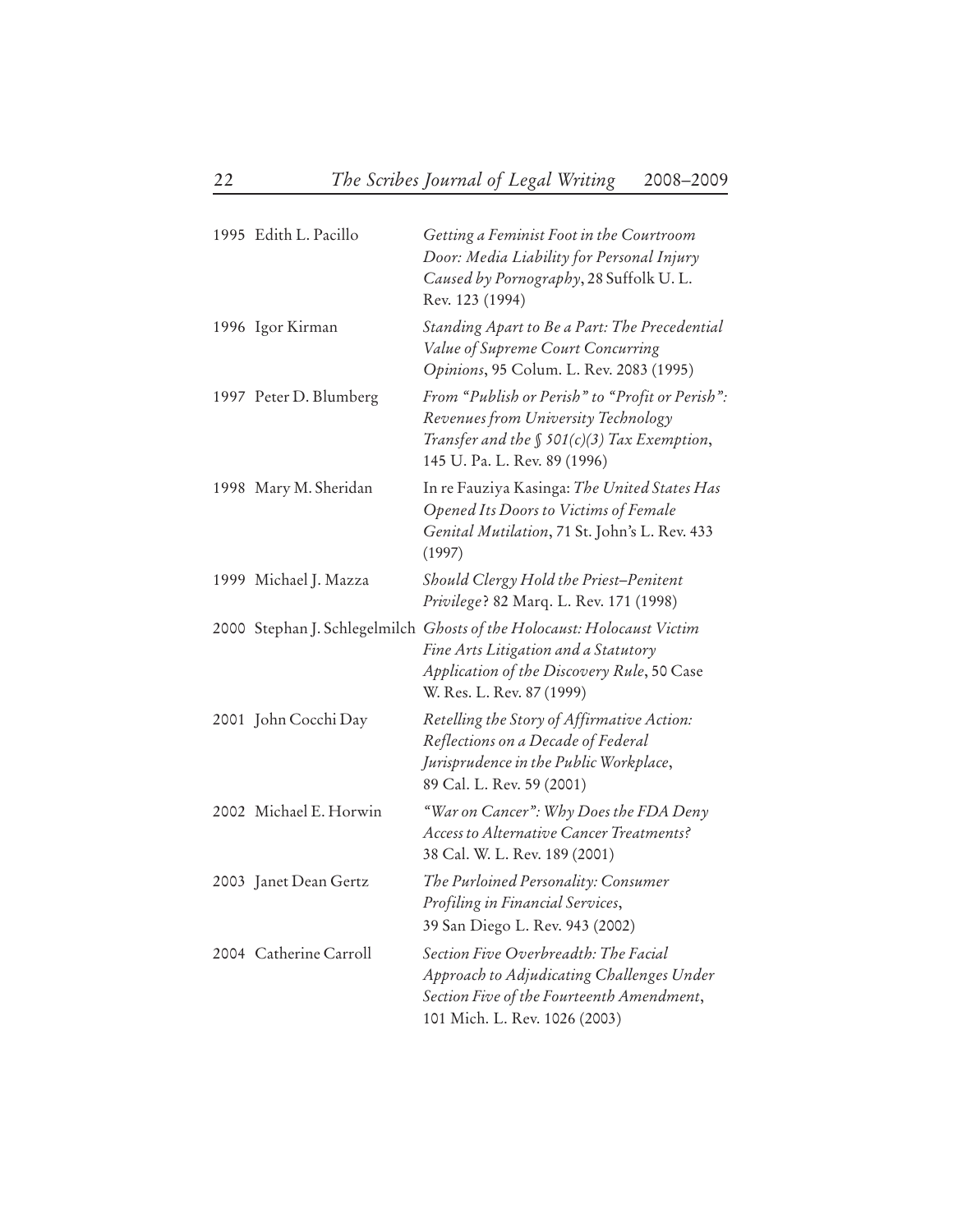| 2005 Jeremiah Kelman      | E-Nuisance: Unsolicited Bulk E-Mail at the<br>Boundaries of Common Law Property Rights,<br>78 S. Cal. L. Rev. 363 (2004)                                                           |
|---------------------------|------------------------------------------------------------------------------------------------------------------------------------------------------------------------------------|
| 2006 Amanda L. Morgan     | U.S. Officials' Vulnerability to "Global"<br>Justice": Will Universal Jurisdiction over War<br>Crimes Make Traveling for Pleasure Less<br>Pleasurable? 57 Hastings L.J. 423 (2005) |
| 2007 Kevin Trowel         | Divided by Design: Kitzmiller v. Dover Area<br>School District, Intelligent Design, and Civic<br><i>Education</i> , 95 Geo. L.J. 855 (2007)                                        |
| 2008 Katherine A. Ritts   | The Constitutionality of "Let Them Rest in<br>Peace" Bills: Can Governments Say "Not<br>Today, Fred" to Demonstrations at Funeral<br>Ceremonies? 58 Syracuse L. Rev. 137 (2007)    |
| 2009 Michelle R. Shamblin | Silencing Chicken Little: Options for School<br>Districts After Parents Involved, 69 La. L. Rev.<br>219 (2008)                                                                     |

# **Appendix E: Brief-Writing-Award Winners**

| 1993 Howard Pincus & E. Joshua Rosenkranz<br>Office of the Public Defender, New York    |
|-----------------------------------------------------------------------------------------|
| 1996 Christopher Blum, Joy Goldberg & James Moschella<br>Brooklyn Law School            |
| 1997 Allyson Gipson, Michael Gray & Rene Kahn<br>Southwestern Law School                |
| 1998 Alicia Brumback, Darrel Oman & Brandy Sargent<br>Chicago-Kent College of Law       |
| 1999 Juan Alcala, Erika Laremont & Emily Stephens<br>University of Texas School of Law  |
| 2000 Karlene Dunn, D. Matthew Freeman & Vivica N. Simmons<br>South Texas College of Law |
| 2001   Robert W. Cowan, Ann E. Johnson & Mark A. Junell<br>South Texas College of Law   |